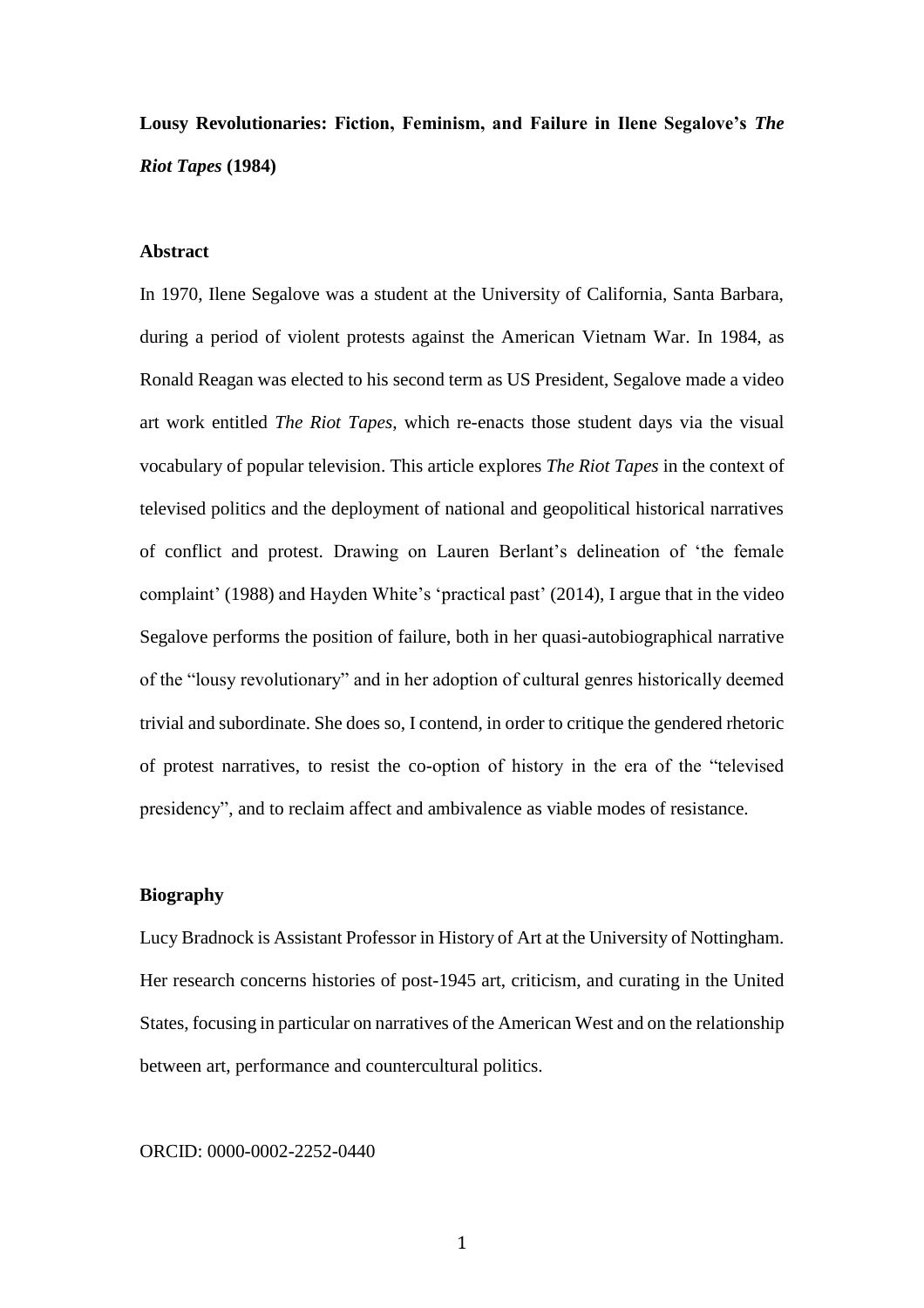# **Lousy Revolutionaries: Fiction, Feminism, and Failure in Ilene Segalove's** *The Riot Tapes* **(1984)**

*There is no present or future-only the past, happening over and over again-now. You can't get away from it.*

Eugene O'Neill, *A Moon for the Misbegotten<sup>1</sup>*

In Ilene Segalove's 1974 collage work *Today's Program: Jackson Pollock, Lavender Mist, 1950* (fig. 1), the passengers of an airline cabin gaze in rapt attention at an abstract expressionist painting that takes the place of the usual drop-down in-flight movie screen. Avant-garde art is inserted into the realm of popular culture, granted the acquiescent spectatorship of a captive audience trapped in their seats. The notion that they will continue to gaze at the painting for the duration of the flight is absurd: as John Miller has noted, 'Nobody looks at a painting like that, no matter how good it is.<sup>2</sup> On one level, the collage deploys that absurdity in the service of dismantling the stilllingering authority of Abstract Expressionism, the heroic individualism of which collides with the collectivity of mass cultural consumption in the era of the society of the spectacle. In cropping Pollock's painting to fit the space of the screen, the collage also enacts the neat art historical teleology that leads from Abstract Expressionism's expansive gestures to the contained surfaces of Pop. As such, it raises familiar questions about the limits of painting and popular culture alike, the politics of spectatorial attention and responsibility, and the role of art in the context of the everyday, made manifest in the high art object trimmed to fit its quotidian surroundings.

*Today's Program* deploys photocollage to juxtapose the present and the past via the temporal signifiers that begin and end its title, which emphasises the painting's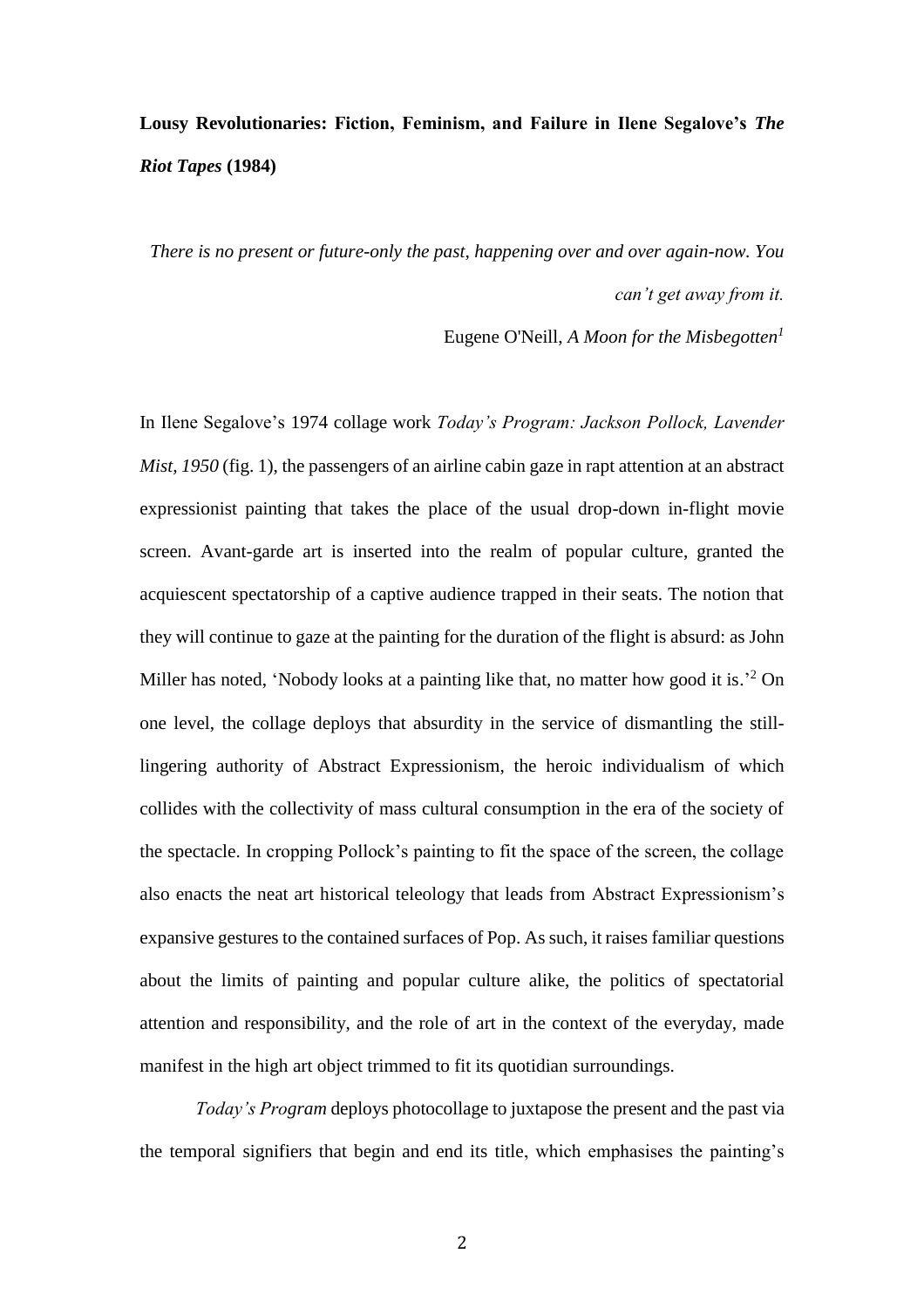existence both in the contemporary moment and the post-war year of its creation. In light of the biographical subject matter of much of Segalove's oeuvre, it is also possible to discern a more personal impulse that seems more than coincidence: the Pollock in question – his famous *Lavender Mist* – dates from the year of Segalove's birth. *Today's Program* is not directly autobiographical in the manner of her later works, many of which more explicitly retrace the artist's early years, but the shift towards mass televisual spectatorship that the collage illustrates is nonetheless implicitly tied to the narrative of Segalove's own life by means of this chronological happenstance. It serves as a reminder that all autobiography is necessarily intersubjective, since identity is always contingent and relational.

In the video work *Why I Got Into TV And Other Stories* (1983), Segalove describes the medium of television in terms that stage it almost as a primal scene, intimately bound to familial relationships, and so to autobiography:

I remember coming home the day of Kennedy's funeral. My father was in the living room watching TV and crying. The TV funeral touched him more deeply than anything else I'd ever seen. I stared at him and at the TV and at the Kleenex box and realized it was the first time I ever saw my father cry. I decided then and there to get into TV. It seemed like a good way to get his attention.<sup>3</sup>

Her account is surely tongue-in-cheek, but it is also telling in establishing an affective chain from historical event to family dynamics, via television and product placement. Just as *Today's Program* links Pollock and Segalove via the in-flight movie screen, so in this quotation, the Segalove family drama plays out in the shadow of a key historical event, one that Kathy Rae Huffman has called 'the first television spectacle in history'.<sup>4</sup> National and personal histories merge in the glowing space of the television screen, as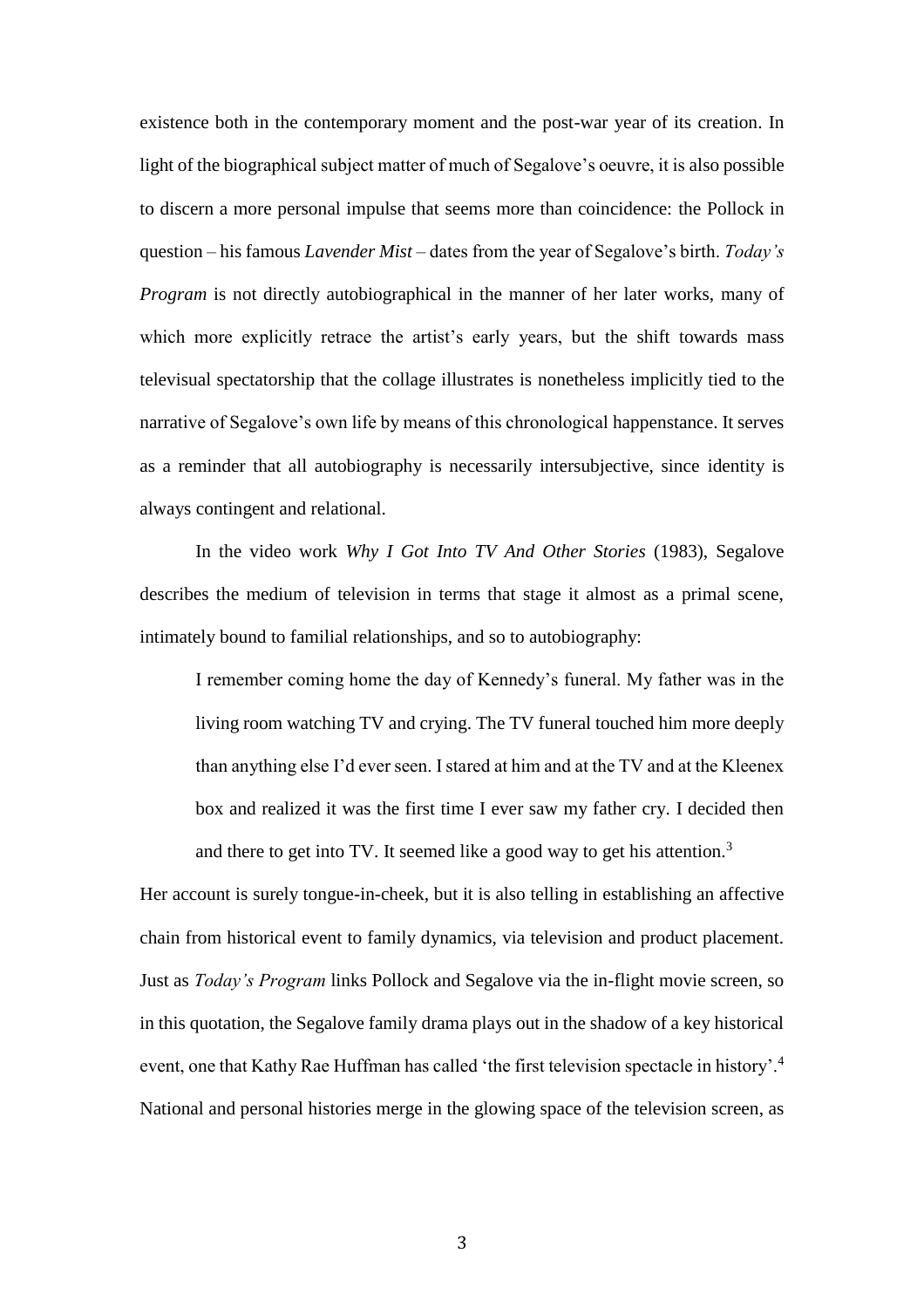they would later in the decade in the context of the American war in Vietnam; television constructs and mediates personal stories and historical grand narratives alike.

The visual strategies of *Today's Program* and Segalove's other photoconceptual works from the 1970s align her practice with that of a number of other artists who appropriated mass media's aesthetic and structures of signification in order to call into question the status of art, the power of language, and the construction of the self. Charles Desmarais' study of Segalove's photographic works from the 1970s describes those works as participating in a critique of history, documentary, and autobiography as unreliable, pointless, and reductive respectively. 5 In several works from the 1970s the dual projects of history and photography are made ludicrous by means of the juxtaposition of grand narratives with intimate details or populist cultural forms. In *All the Pants I Had Except the Ones I Was Wearing (Front and Back)* (1974), Segalove poses against a grid of flared trousers; in *Close But No Cigar* (1975) she masquerades as Louis Daguerre, Isaac Newton, Joan of Arc, and Barbie. *The History of a Woman Is the History of Her Jewelry* (1975) presents black-and-white photographs of former first lady Pat Nixon, with captions that highlight the precious stones worn by her on formal occasions. All three confront the modes that Desmarais identifies by means of triviality. Arguably they also undercut the seriousness of apparently avant-garde art practice, leveling an affectionate parallel critique at conceptual art, performance, and Pop respectively. In these and her later video works, ambivalence is directed as much toward the realm of high art as it is at the popular practices of history making.

If, as Desmarais argues, Segalove's photographic works debunk the claims to truth made on behalf of photography in particular, then his argument might productively apply also to those works that engage with television's role in the construction of history. This is nowhere more apparent than in Segalove's 1984 video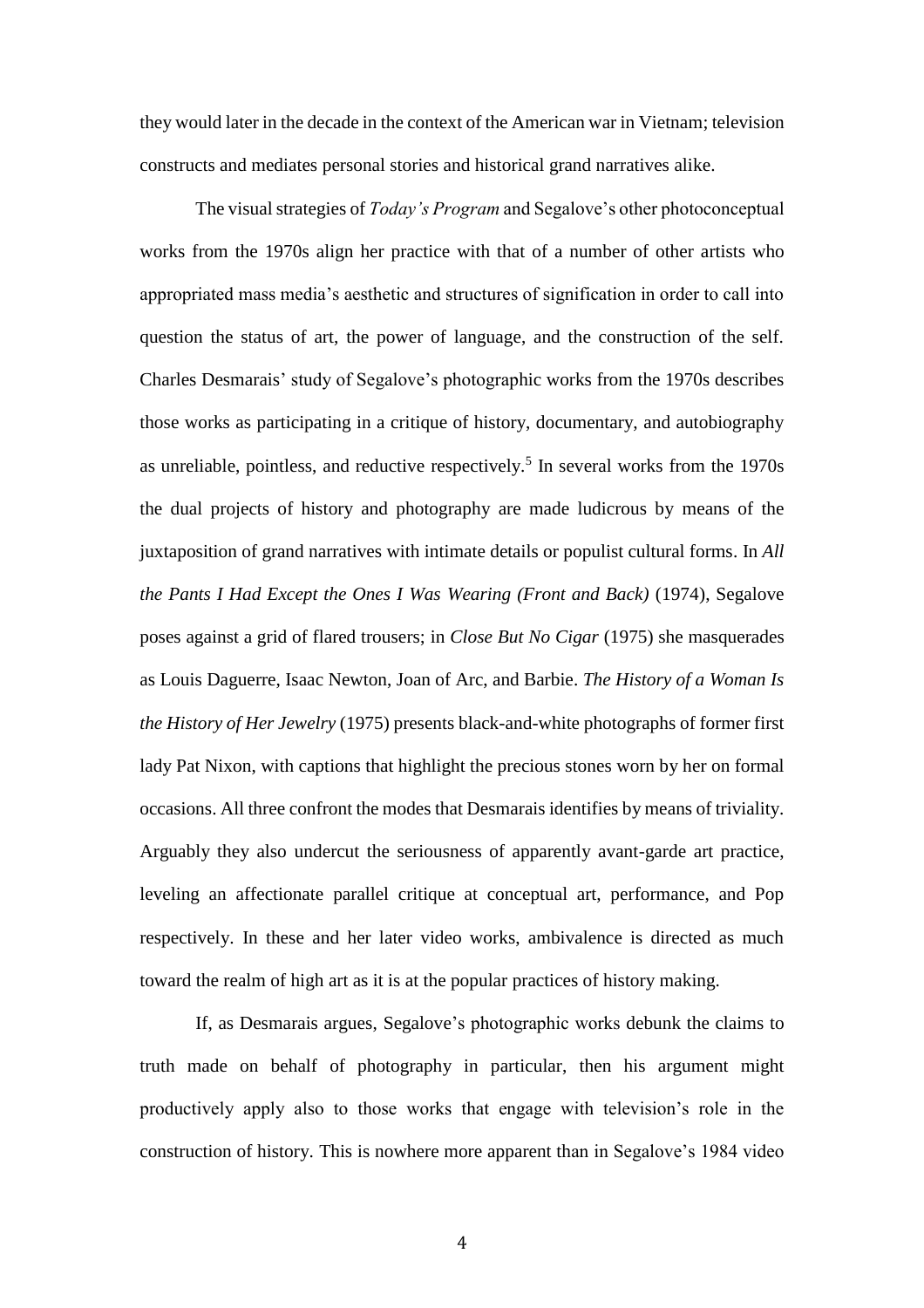work *The Riot Tapes*, which takes as its subject Segalove's student days at the end of the 1960s, and which is the focus of this study. While Desmarais' interpretation rests on a critique of the practice of history in general, *The Riot Tapes* belongs to a generation of works produced in the 1980s that relate specifically to the contested legacy and history of the American Vietnam War and to the troubled status of public history during the Reagan era. Indeed, as I shall argue, Segalove's practices of appropriation and reenactment are deeply embedded in the contemporary political context in which her work was made, specifically Reaganism's revisionist politics and its crucial deployment of television as both mode of communication and producer of meaning. Within the framework of my discussion here, the year 1950 therefore marks another significant point of origin, as the dawn of a decade much mythologized in the later political and cultural rhetoric of conservatism, particularly that deployed by the Reagan administration. An analysis of Segalove's work in this context addresses broader questions about the status of the so-called protest generation a decade after America's withdrawal from Vietnam. In disrupting at once the official narrative of the war as moral crusade and the counter valorization of the sixties protest generation, I shall argue that Segalove identifies a problematic similarity between these two apparently polar positions, both defined by the gendered rhetoric of failure. Segalove's video is not a protest in itself, but instead asks important questions about protest histories. Her retrospective tale of protest ambivalence and failure insists upon a more complex and nuanced understanding of art historical narratives of protest than is commonly presented, and troubles the still pervasive rhetoric of the moral, ideological, and culture failure of the countercultural Sixties.<sup>6</sup>

As in *Today's Program* and *How I Got Into TV*, the stories that Segalove tells in *The Riot Tapes* collide major national and geopolitical narratives with minor personal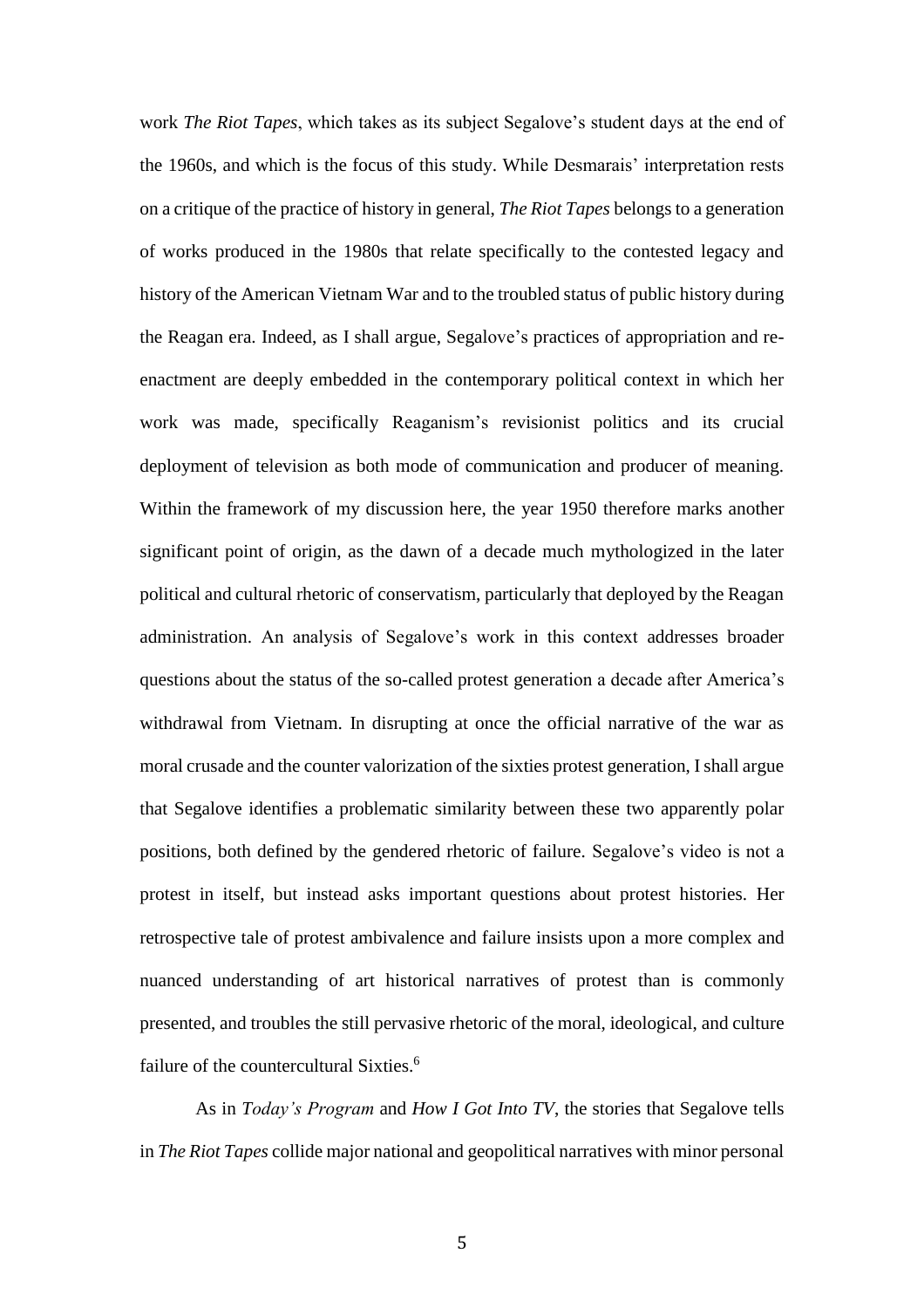ones, to make important points about cultural hierarchy, gender, and commitment. In Segalove's dual appropriation and investigation of popular culture's structures of signification, comparisons are invited with artists such as Martha Rosler, Barbara Kruger, Louise Lawler and Jenny Holzer, in whose work Hal Foster has identified a commonality of approach in that 'each treats the public space, social representation or artistic language in which he or she intervenes as both a target and a weapon.'<sup>7</sup> Foster's analysis of the 'subversive signs' active in these works through collage, appropriation, parody and pastiche sees language and other sign systems set against themselves in a manner aimed at highlighting and dismantling the gendered power structures that they delineate. Segalove is equally invested in critiquing the gendered structures of a public cultural sphere: in *Today's Program*, for example, the revelation of both overt and repressed cultural hierarchies plays out in the realm of mass culture and public spectacle.

Foster warns in his essay against the reduction of ideology to a singular language to be critiqued and against the too-easy adoption of an oppositional stance that reinforces binary positions together with the very language that is at fault. In this light, Segalove's video raises important questions about the gendered economy of protest and the power structures that conventional histories articulate via protest's oppositional status. A closer examination of *The Riot Tapes* challenges straightforward histories of protest art that tend to valorise the committed artist who tells truth to power, often inadvertently reiterating modernist notions of the singular male artist-protester, even as they advocate collaborative or collective action. Her work also complicates art historical accounts of experimental practices that have sought to subvert television and thus critique it. In drawing on cultural and sociological studies of television as a contested site inhabited by politically empowered bodies – both famous and anonymous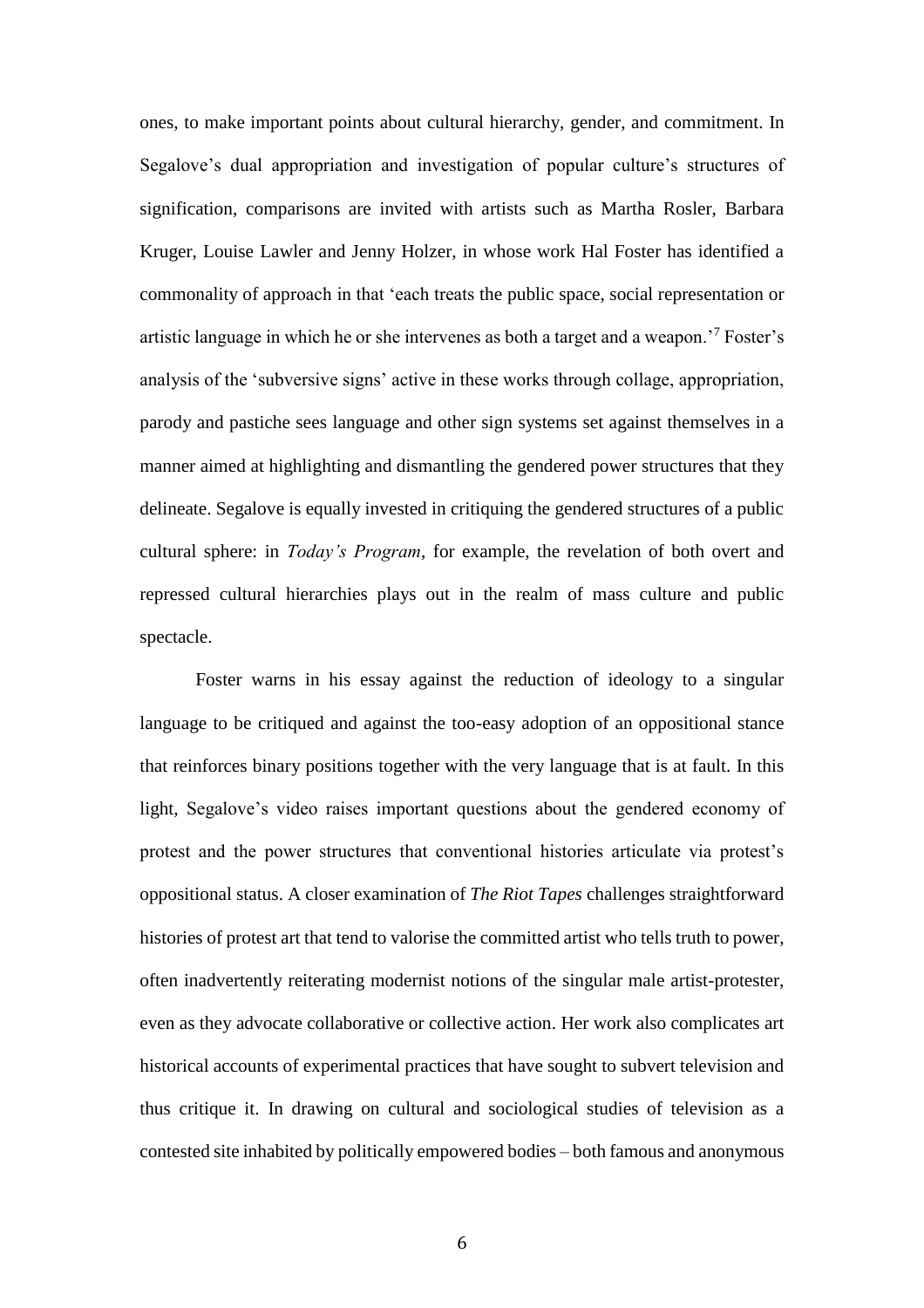– my aim is to read Segalove's work beyond the rhetoric of postmodern appropriation, as one that expresses a genuine and ongoing ambivalence for protest, television, and history-making. In contrast to the work of Kruger et al, I argue, Segalove ultimately aims not to undermine television by highlighting its triviality but to deploy that triviality to activate television's potential as a space of resistance.

## **Life on TV**

Segalove's oeuvre contains clear allusions to a range of popular cultural forms, including romance fiction, film musicals, girls' magazines, comics, and school stories. Her video work borrows in particular, however, from the narrative, aesthetic, and conceptual conventions of television, especially soap operas and sitcoms, during an era that is considered a golden age for those formats. Segalove's exploration of personal development and familial relationships parallels the subject matter and narrative conventions of programmes such as *General Hospital*, *Days of Our Lives*, *Happy Days*, and others. These serials charted the relational exploits of central family groupings that became household names and emotional surrogates across America during the 1980s, blurring real life scenarios with fiction, fantasy, and melodrama. They are echoed in works by Segalove, including *The Mom Tapes* (1974), *I Remember Beverley Hills* (1980; fig. 2), *Why I Got Into TV and Other Stories* (1983), *The Riot Tapes: A Personal Memoir* (1984), and *My Puberty* (1987), in which apparently innocuous everyday activities become fraught with angsty symbolism. Hammy re-enactments of scenes from the artist's youth are accompanied by dead-pan voice-overs that layer emotional drama onto minor occurrences, mirroring those strategies adopted by soap writers, as well as the experience of adolescence and the structure of memory. Segalove has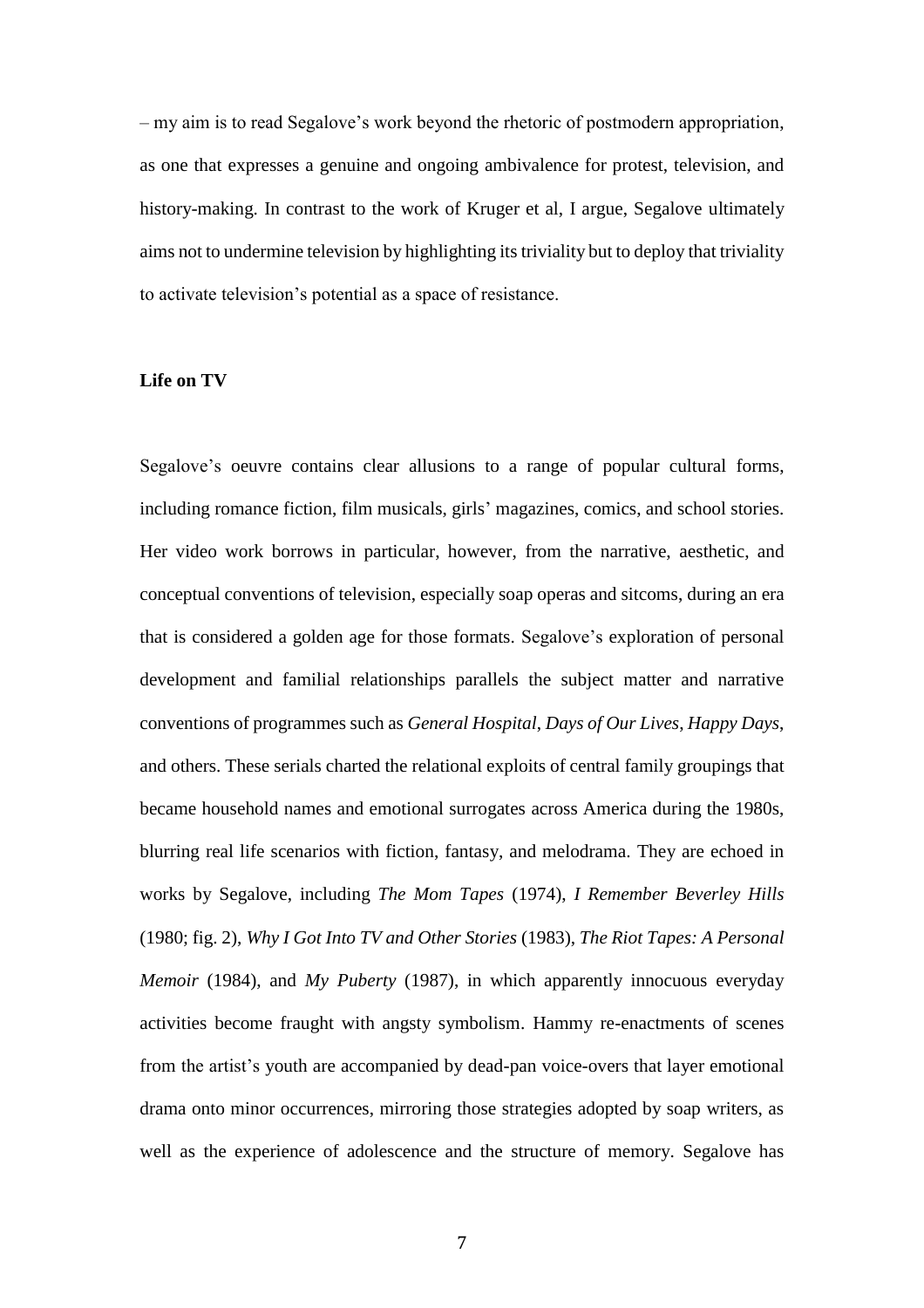described *My Puberty* as being 'like a cartoon story of my childhood growing up, in Technicolor', hinting at the qualities of earnest wonder and ironic camp that characterise this and other works. <sup>8</sup> At once corny and almost embarrassingly earnest, these videos narrate the fraught, intersubjective politics of American families and the anxieties of childhood and adolescence. In doing so, they explore consumerism, cultural identity, middle-class mores, and their impact upon female experience in Southern Californian suburbia. That is, they enact a preoccupation with the American Dream and its failure. Her work was included in exhibitions such as *The People Next Door*, held at Los Angeles Contemporary Exhibitions (LACE) in 1984 and *Suburban Home Life: Tracking the American Dream*, at the Whitney Museum of American Art in 1989, alongside others who explored the politics of the suburban condition.

Segalove's autobiographical recollections play out like television programmes in part because she belonged to the home movie generation and her early identity was one intimately shaped by pop cultural references (indeed her first adolescent love, she explains in *My Puberty*, is Moondoggy from the 1961 teenage surf movie *Gidget Goes Hawaiian*). 'For children growing up in the '50s,' Dierdre Boyle has written, 'television was a family member.<sup>'9</sup> With the arrival in the late 1960s of portable video cameras, including the relatively inexpensive and light-weight Sony Portapak, 'a generation whose childhood had been dominated by broadcast television was now able to get its hands on a means of TV production.<sup>'10</sup> Home movies represented the vehicle by which a generation was defined and defined themselves. Segalove is, in many ways, paradigmatic of that scenario: the video works that she produced between the mid-1970s and the late 1980s not only reflect that imbrication of technological and personal maturation, but actively perform it.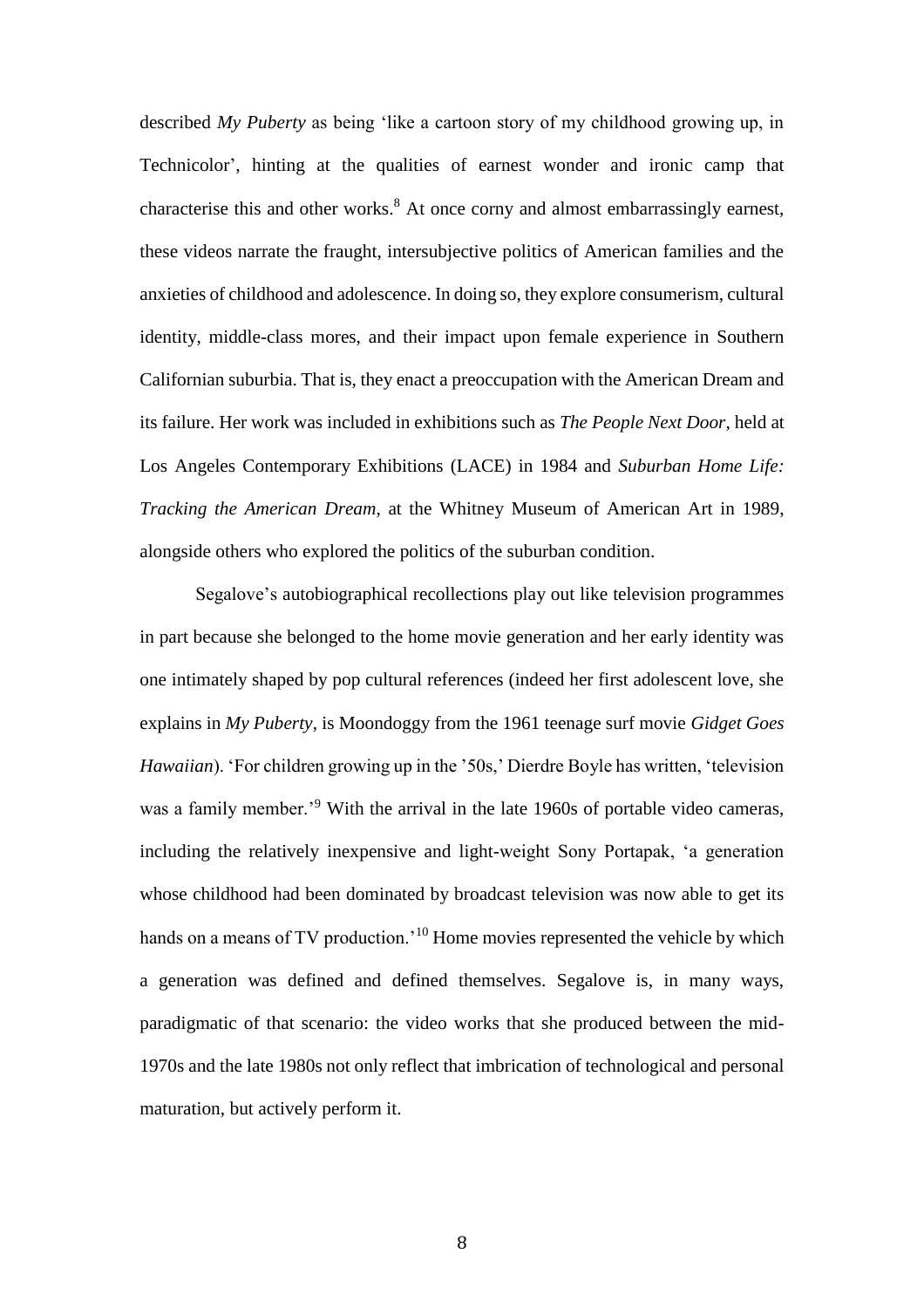Segalove's turn to television resulted from more than a generational identification with that medium's formats and an increasingly widespread access to its apparatus on the part of amateur home movie makers, however. While at the University of California Santa Barbara (UCSB), she was part of the video collective Telethon with Billy Adlerm, John Margolies, and Van Schley. In 1972, they organised the exhibition *The Television Environment* at the University Art Gallery, staging the space with living room furniture and television sets showing videoed interviews about popular culture and people's lives. The following year, they co-edited a special issue of the magazine *Radical Software* entitled 'The T.V. Environment', which outlined the components of the exhibition, as well as including interviews with television actors and watchers, a TV salesman, serviceman, and rental man, and photographs of TV stands, chairs, and dinners.<sup>11</sup> These project marked an early encounter with life narrative as a subject and method, as well as with the technologies and artistic potential of video. Following graduation, Segalove moved to Los Angeles, where she represented, as Thomas Crow has noted, a unique conduit between that experimental CalArts milieu and the sphere of professional television production, by virtue of her concurrent enrollment on the Communication Arts programme at Loyola Marymount University (LMU) and attendance at John Baldessari's now-legendary Post Studio Art class at CalArts (though she never registered there as a fee-paying student).<sup>12</sup>

At LMU, Segalove's professor was the director of the popular soap opera *General Hospital*. At CalArts, Baldessari devised a programme characterized by its conceptual and progressive pedagogical focus, a desire to break the boundaries of the studio, school, and medium-specificity, and an embrace of the relatively new apparatus of video, supported by generous funding for equipment.<sup>13</sup> Both influences are evident in the video works Segalove produced, in which playfully romantic narrative and a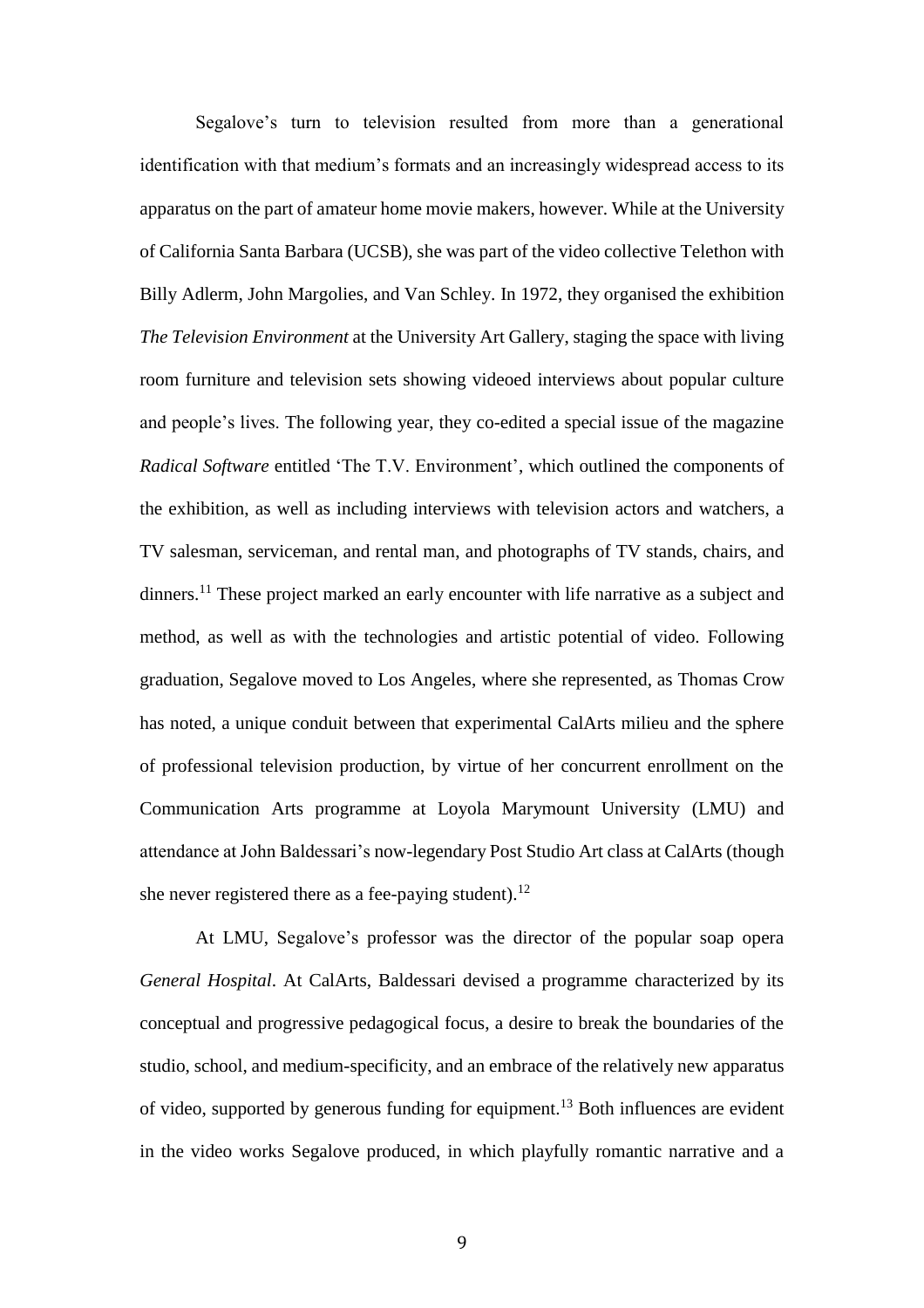deliberately brash commercial aesthetic go hand in hand with serious conceptual points, albeit ones that play on the idea of seriousness itself. The deadpan humour that pervades Segalove's work was a hallmark of the Southern California art scene - her work belongs in the company of Baldessari, Jack Goldstein, Susan Mogul, Barbara T. Smith, and Eleanor Antin - though her production values tend to exceed those of her peers and she remains less well known than them. Although made with the technological, aesthetic, and narrative procedures of a television programme, her videos were produced not for broadcast but for exhibition among a distinct video art community developing in Los Angeles and elsewhere. Segalove may have been unusual in the competency with which she handled the technical aspects of television production – some of her later works, including *My Puberty*, were filmed with a professional crew and equipment – but she was characteristically ambivalent about the relation between television and experimental video practice. In an interview conducted in 2007, she described her attraction to video as being in part about this obscurity: 'I remember people asked me what I did. I said I was shooting video. "What is that?" And I'd say, "It's TV but it's not TV, because it's not on TV." So then they'd say, "Well, where can I see it?" and I'd say, "Nowhere".'<sup>14</sup>

Despite this apparent antipathy towards television's mass public, Segalove's intimate knowledge of the strategies of television production are clearly evident in her videos, which perform television's visual and narrative conceits ostentatiously. They incorporate crude, handmade or emphatically two-dimensional sets shot in Technicolor; an artificial sense of space; serial narrative inhabited by stock characters often conforming to gender or family-unit stereotypes; hyperbolized romantic scenarios, conveyed via melodramatic gestures and phrasing; corny or do-it-yourself edits, transitions, and title cards (fig. 3); and lighting and sound conditions that indicate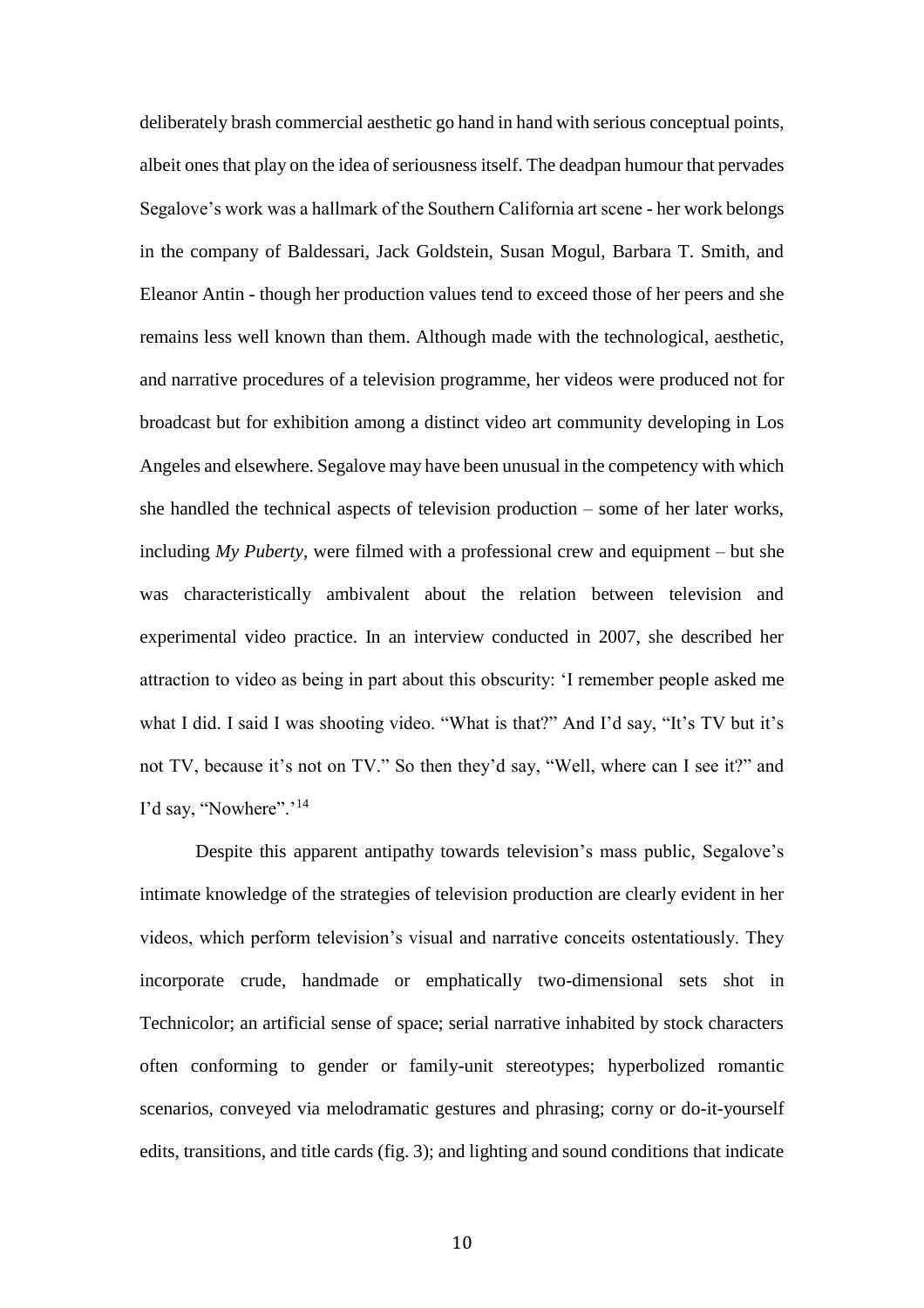a professional production environment. In *My Puberty* (fig. 4), for example, the Segalove family backyard is constructed out of garish Astroturf, artificial flowers, a two-dimensional cardboard sun umbrella, and a barbeque that is patently not alight, despite the exaggerated serving of cooked meat from it. Even lighting and an absence of background noise suggest a studio location (indeed the video was shot on a professional sound stage). As is routine practice in both the television and film industries, even Segalove's outdoor locations are closer to home that they purport to be: her teenaged vacation to Venice, Italy, in *The Riot Tapes* is patently shot in Southern California, with its pink and turquoise buildings, English-language signage, concrete sidewalk, and the beach under the Santa Monica boardwalk as a stand-in for the Adriatic. In all cases, the artifice is overt to the point of hyperbole, and reality and fiction are blurred.

### **Protest ambivalence**

If works such as *My Puberty* and *I Remember Beverly Hills* visualise the expanding middle classes and the spectacle of conspicuous consumption that shaped the experience of America's post-war Baby Boomer generation, then *The Riot Tapes* more explicitly enacts the intersection between the 'technicolor cartoon story' of Segalove's life and the geopolitics of the Cold War period. In the thirty-minute video, the artist revisits her first two years as an arts student at UCSB, between 1968 and 1970, during the height of political unrest on the so-called campus by the sea and its adjacent student community Isla Vista, which witnessed significant student militancy in the late 1960s and early 1970s.<sup>15</sup> Escalating youth protests were motivated by several factors, including the Union oil spill off the coast of Santa Barbara in April 1969; the firing of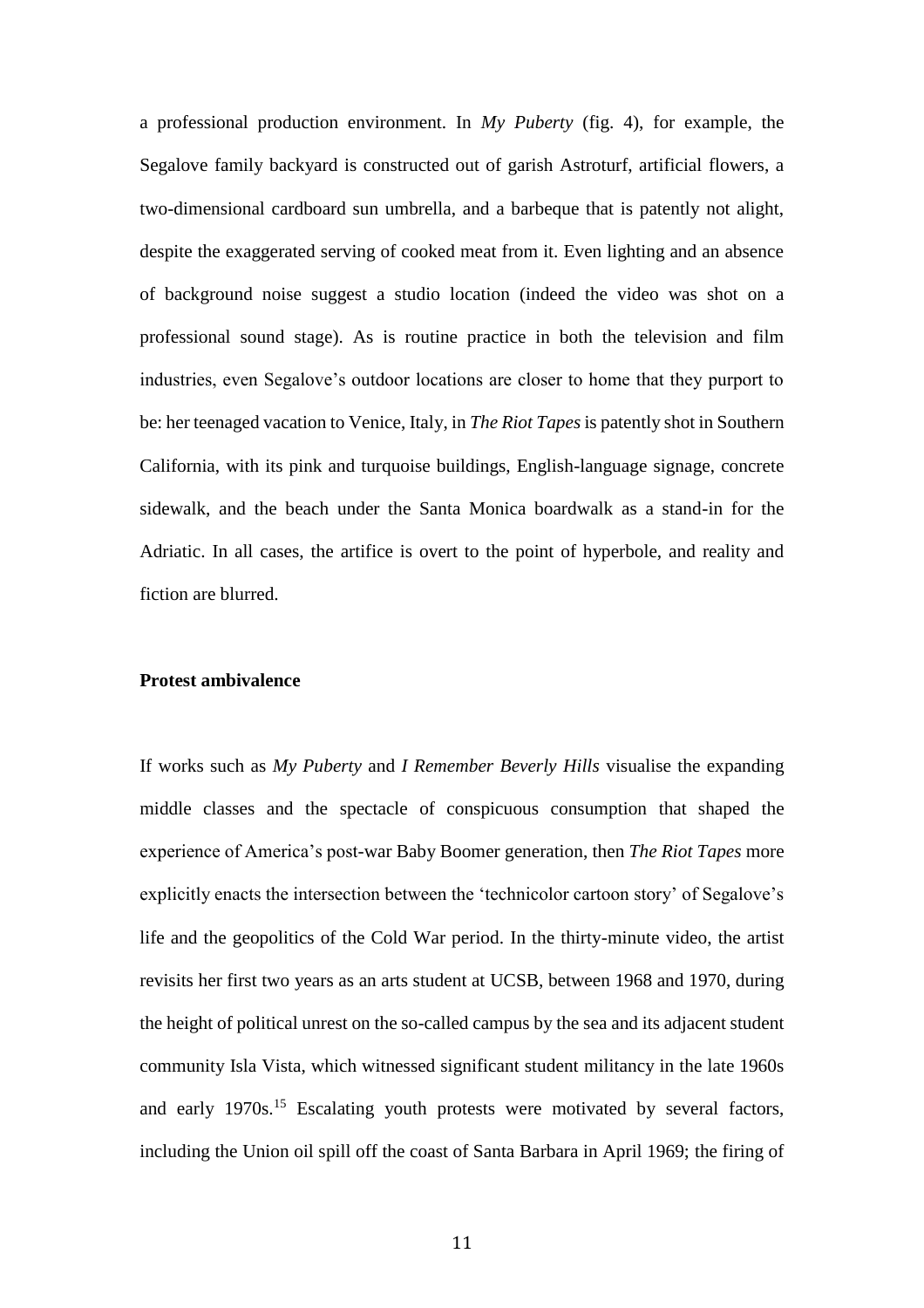a popular anthropology professor;<sup>16</sup> growing opposition to the American Vietnam War; and police responses to protests elsewhere, in particular the shooting by police of a bystander at the Berkeley People's Park confrontation on 15 May 1969. Several weeks of intensive protests in February 1970 culminated in an arson attack on the town's Bank of America building in the early hours of the morning of the 26th, shortly after which some three hundred armed National Guard troops placed a twelve-square block area of Isla Vista under martial law, arresting those who refused to disband and disperse.<sup>17</sup> That summer, protests erupted once more and the bank again became a target for unrest, including as the site of a "smoke-in" on 5 June, in which protesters set light to stationery, deposit slips and dollar bills, forcing the bank to close. That night, despite the strictest curfew in the city's history, demonstrators threw railroad flares and Molotov cocktails.<sup>18</sup>

Contemporary news reports described Isla Vista in apocalyptic terms: as 'riotscarred,<sup>'19</sup> 'a battlefield,<sup>'20</sup> 'the scene of nothing less than guerrilla warfare',<sup>21</sup> its bank 'in ruins, burned to a shell by rampaging young demonstrators'. <sup>22</sup> Images of the burning building were widely published, as were scenes of young protesters corralled by police. In a piece for *The New York Times* titled 'The Isla Vista War', Winthrop Griffith described in apparently clichéd terms the mass of 'deeply tanned' UCSB students who exchanged expensive cars and surfboards for slingshots and missiles. At the centre of this characterisation of the Isla Vista protesters is the figure, cited in the article, of 'a sweet-faced girl hurl[ing] a rock towards a sheriff's deputy'.<sup>23</sup> In fact, Griffith's apparently rhetorical dialectic of disengaged leisure versus engaged activism was not so far off the mark. His assumptions were borne out in a sociological study published the following year, according to which the disaffection expressed by the student body at Santa Barbara was noteworthy since 'unlike the students at Berkeley, Chicago, or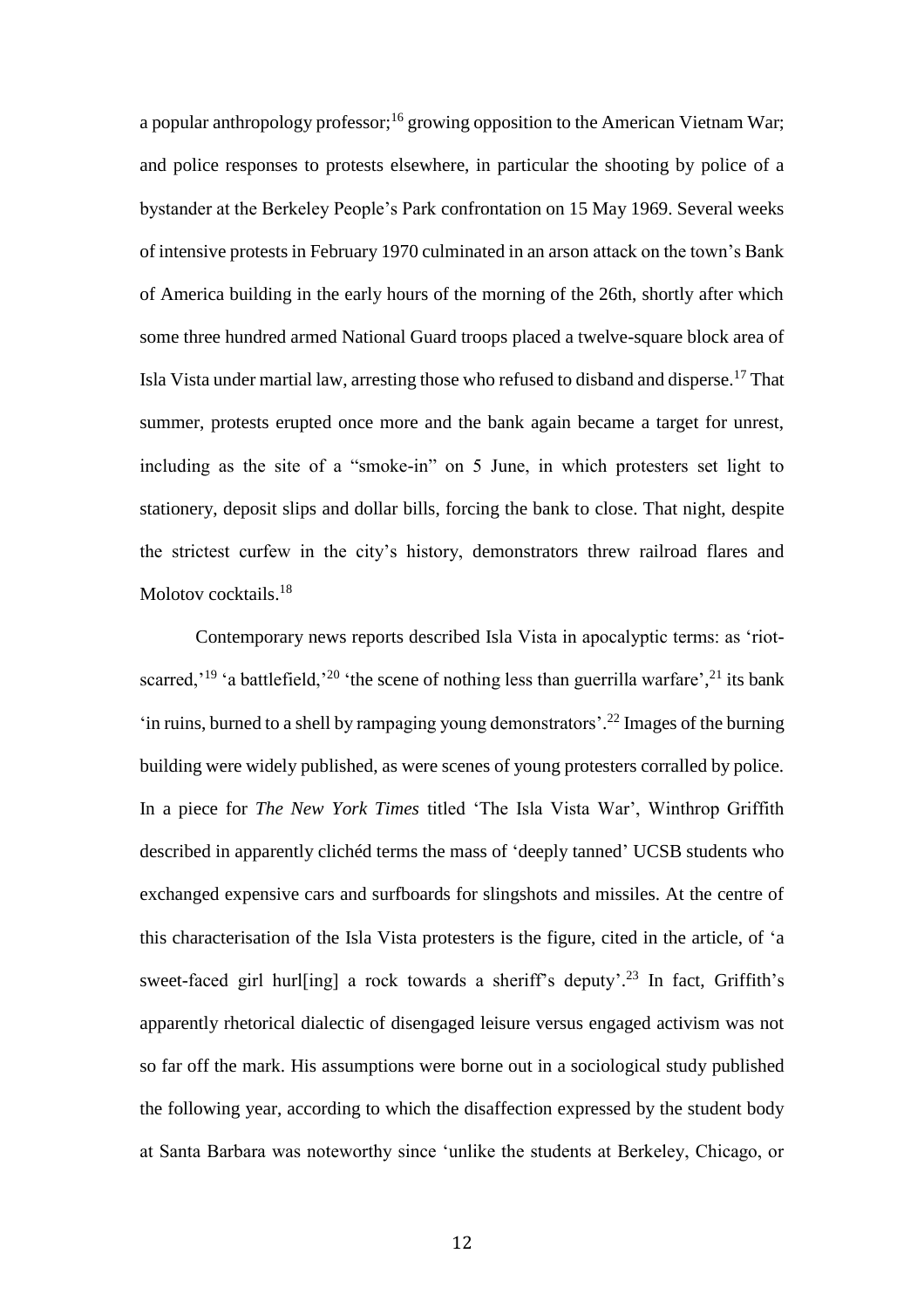Columbia, [those at UCSB] were noted for their surfboarding, sun bathing, and conservative political apathy.<sup>24</sup> Thus the events in Isla Vista were remarkable not only for their duration – unrest would continue to the end of that year – but also the widely acknowledged sense that these were unlikely protesters: middle-class kids known more for the affluence of their parents and their tendency to embrace a lifestyle of leisure on the California coast.

Segalove's video account of the events of 1970 plays on this tension between seriousness and triviality, substituting the prevalent dramatic black-and-white newspaper photographs of scarred buildings, riot police, and angry youths, for a technicoloured and kitschy version of events in the visual language of entertainment television. The video comprises three parts - 'Blondes, Blacks, Biafra', 'TV, Chaos, Love', and 'Drugs, Death, Art'- and an Epilogue. Segalove has explained that her motivation in making the video work was 'to put my pseudo-college life into some kind of shape, to honor my old boyfriend and his ideals, and to build some humor into a pretty serious time.'<sup>25</sup> The boyfriend is the principled Ricky, a sociology major who reads Marx and Mao, and starves himself in an attempt to evade the draft. The work's exploration of sixties politics is mediated in Part 1 of the video (figs 5-6), which sets a series of clichéd SoCal signifiers – surfboards, cheerleaders, girls in shorts performing handstands, Snoopy – against a creeping awareness of significant political events – the Biafran War and its reporting in *LIFE Magazine*, the trials of Bobby Sears and Eldridge Cleaver, the death of Ho Chi Minh, and the draft. Against this backdrop of world politics, Segalove sets an account of her doomed relationship, which plays out as an ever-widening gulf between commitment and its lack. she performs her younger self as superficial in comparison to Ricky, managing to sleep through the protest at Isla Vista, and opting instead to partake of a symbolic cup of coffee, play-acting at revolution.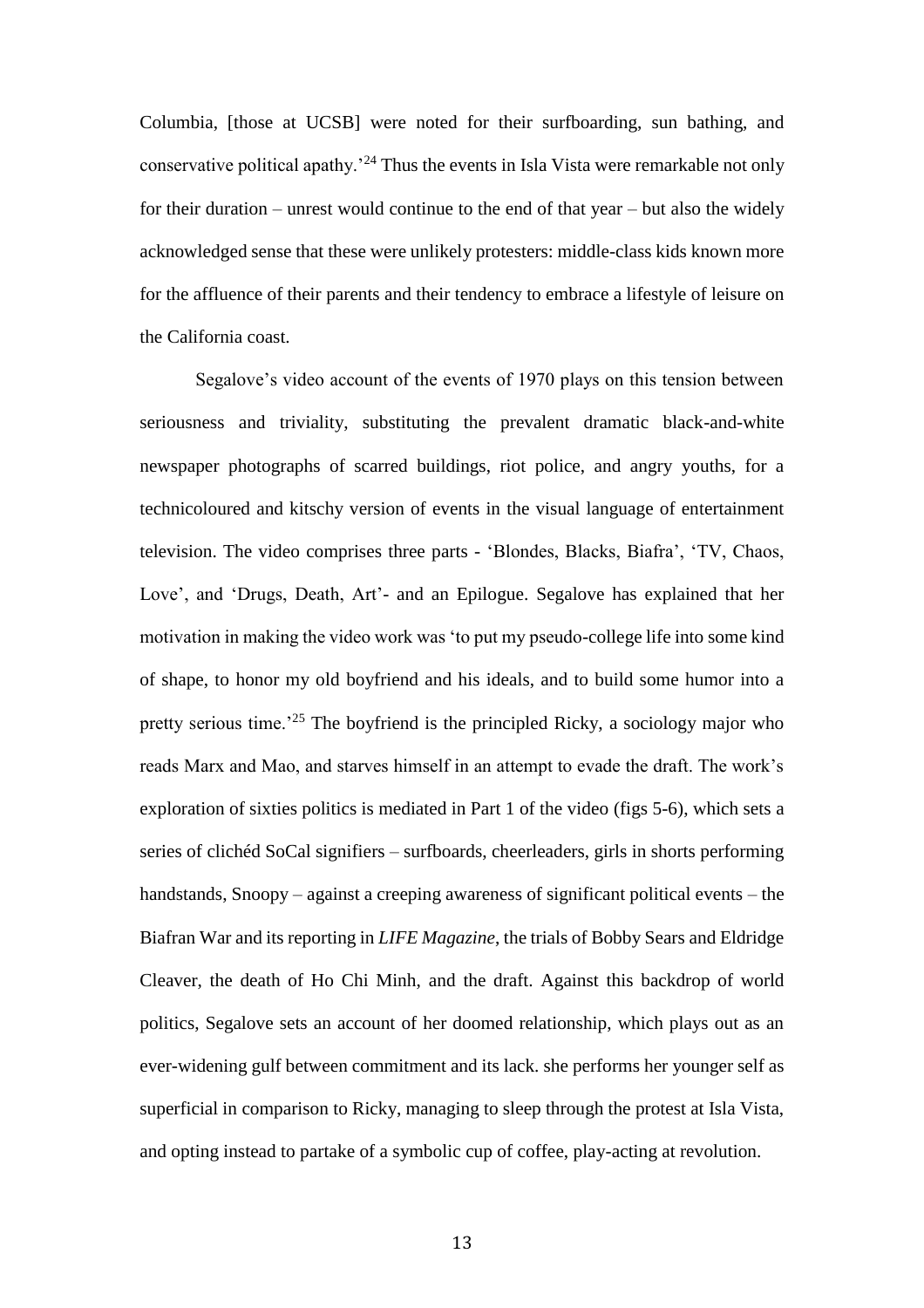While the first part of *Riot Tapes* is located in Santa Barbara, the second is set in the Segalove family living room back in Beverly Hills, where the young Ilene and her parents and brother flick between news of the war's latest casualties and other TV programmes (fig. 7). The sequence makes literal the notion that Vietnam was a war fought (and lost, as Marshall McLuhan famously pointed out)<sup>26</sup> as much in American living rooms as in foreign jungles. In this entertainment-saturated version of conflict, characters from fictional programmes occupy space alongside US soldiers, casualty figures are accompanied by ice cream. The fictionalization of the war itself also pertains to the anti-war protests it engenders, presented in Segalove's video by means of historic documentary footage tinted in candy colours and intercut with re-enactment. Similarly, Ilene's developing political consciousness is presented in the context of her affluent, middle-class adolescence, two positions that overlap but are not fully reconciled. An episode that recounts a family holiday in Italy, for example, sees Ilene warding off the amorous attention of Mario by waving a packet of contraceptive pills at him: holiday romance clashes with the politics of sexual liberation. That interlude is followed in part three by Segalove's return to college as an art major and her turn to art as a vehicle of protest, though her choice of medium – lithography and ketchup – again blends the serious with its opposite, revealing protest and consumption to be inter-related.

## **Symbolic times**

Segalove's deployment of the past in the present moment via the mode of fiction that I have outlined is arguably an example of what Hayden White (following philosopher Michael Oakshott) calls the practical past. As such, it represents the past put to use in the service of the present, rather than viewed from an objective distance; the practical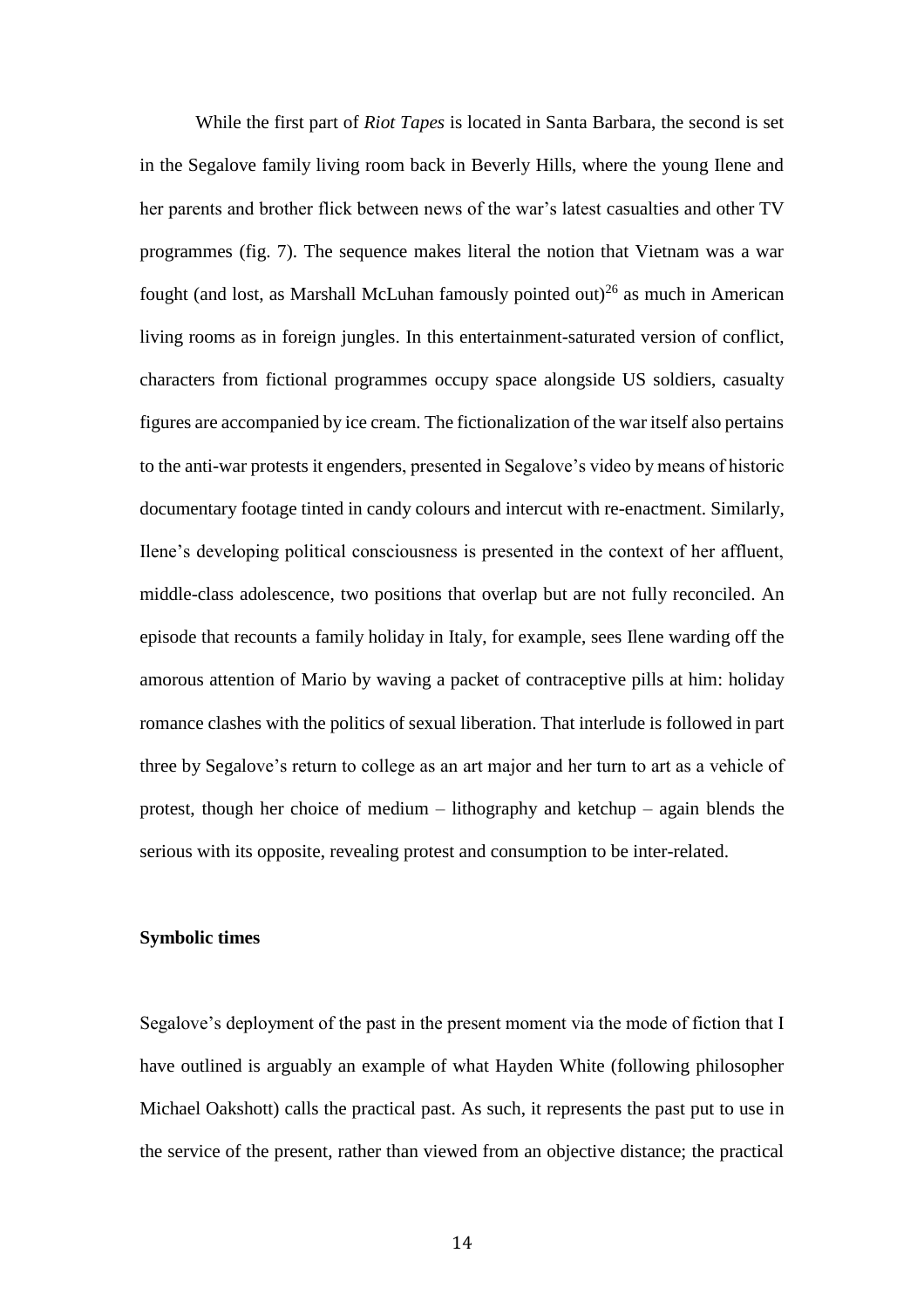past is, according to White, 'invested less in the interest of establishing the facts of a given matter than that of providing a basis in fact from which to launch a judgment of action in the present'.<sup>27</sup> White describes the procedures of the practical past in terms of the complex relations 'between history and literature, or factual and fictional writing, or realistic and imaginative writing.'<sup>28</sup> While Segalove's work deploys the aesthetic and narrative economies most easily associated with (television) fiction, its referent exists in the real world that is, in White's words, 'historical, empirical, and documentable'.<sup>29</sup> In Segalove's video, this historical "fact" is perhaps most explicitly manifested in Segalove's presence acting her younger self. It also finds expression in the inclusion of brief segments of archival footage from the 1970 cult documentary film *Don't Bank on Amerika*, documenting the riots and their aftermath (fig. 8). <sup>30</sup> In the realm of television that is Segalove's frame of reference, this juxtaposition conjures the abrupt and incongruous move from current affairs to entertainment fiction; but this intermingling of historical document with highly subjective fiction also invites us to read the video as an example of the practical past. In its mingling of fact and fiction, its examination of the past via the realm of emotion and imagination, and by virtue of being 'self-consciously fashioned and assertive of its "techniques"', *The Riot Tapes* fits plausibly into White's category of the practical past, notwithstanding its status as something distinct from the kind of historical novel that White has in mind.<sup>31</sup>

If the practical past embodied in historical fiction is, according to White, driven predominantly by an effort to 'come to terms with the past', then with what is Segalove coming to terms, and why particularly in 1984? The answer to this question may lie in another common denominator (albeit implied rather than explicit) that haunts both eras represented in Segalove's video faux-memoir: Ronald Reagan, Governor of California at the time of the Isla Vista protests, was re-elected for his second presidential term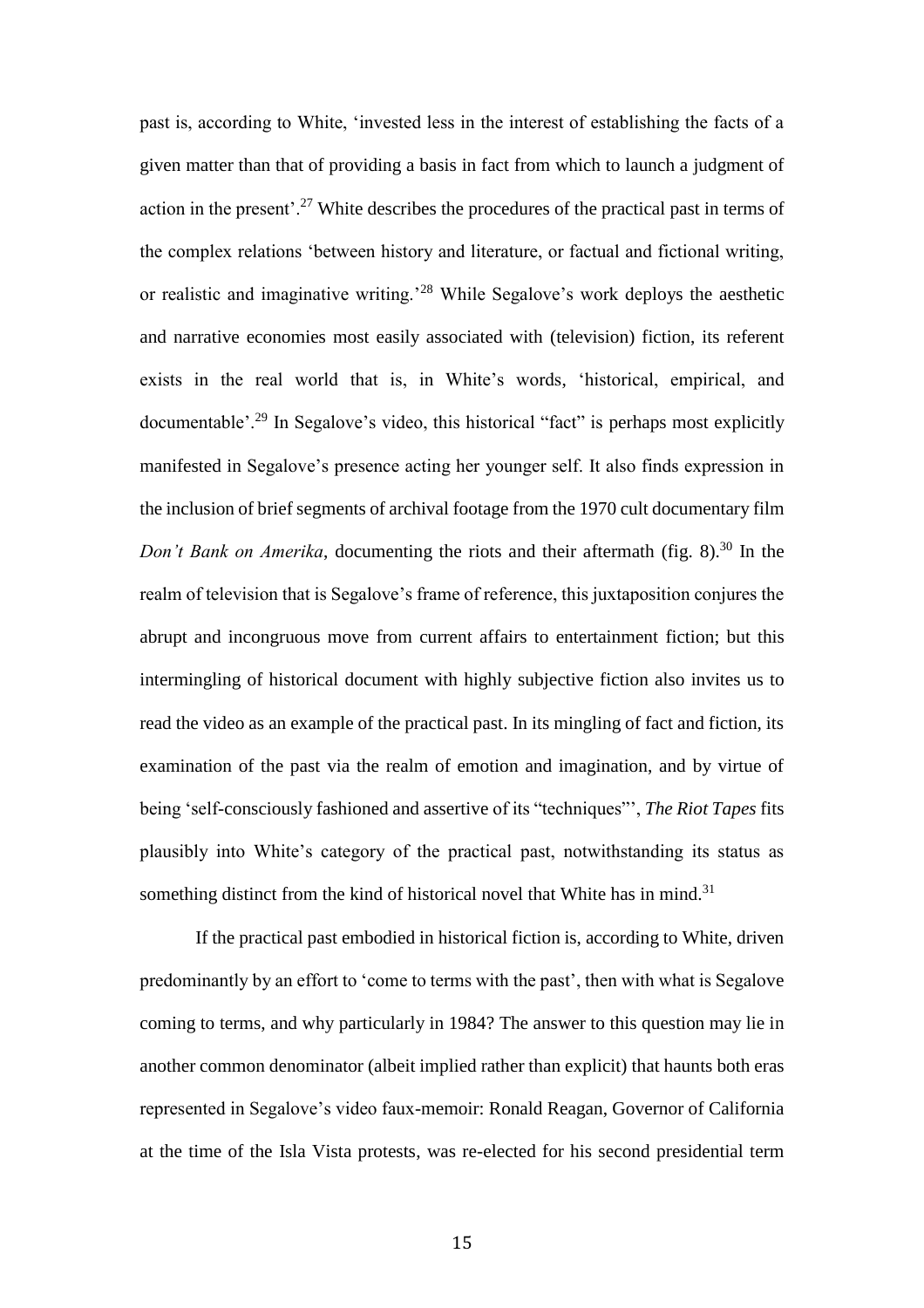with the largest mandate in American history, in 1984, the year that Segalove made her video. *The Riot Tapes* brings together two periods in American history in which politics was shaped by television, and vice versa. While Vietnam was the "Living Room War", the Regan administration became known as the "primetime presidency".<sup>32</sup> It was not lost on commentators that Reagan had forged his first career as a star of television and film, and that he drew on this experience to forge a populist presidential persona in a new era of twenty-four hour televised news coverage.<sup>33</sup> Writing in 1988, the scholar of presidential communication Robert E. Dunton, Jr. observed that over the course of that decade, 'television has become the primary medium and tool of both campaigning and governing.'<sup>34</sup> As Denton and others noted, political and social success was increasingly contingent upon mastery of the medium of television, and this mastery demanded that 'the messenger became the message – molded and shaped to fit the requirements of television.'<sup>35</sup> In this model, television functions as much more than a mode of communicating an already established idea or action; it becomes, according to Denton, 'the instrument of governing.'<sup>36</sup> To this end, it is possible to discern in political discourse of the 1980s in particular the qualities and structures specific to television, including an emphasis on personality and celebrity, and the construction and promotion of compelling and easily understood narratives.

Also important for understanding Segalove's practice is the strategic deployment of nostalgia and historical revisionism that many have identified as being a feature of the Reagan administration.<sup>37</sup> Reagan invoked the 1950s in particular as an era of conservative family values, economic stability, and national pride, a strategy that historians have read as an attempt to overcome the social and political turbulence of the previous decades. If postmodernism's recycling of the past by means of historical appropriation or pastiche exposes cultural hierarchies and their implications,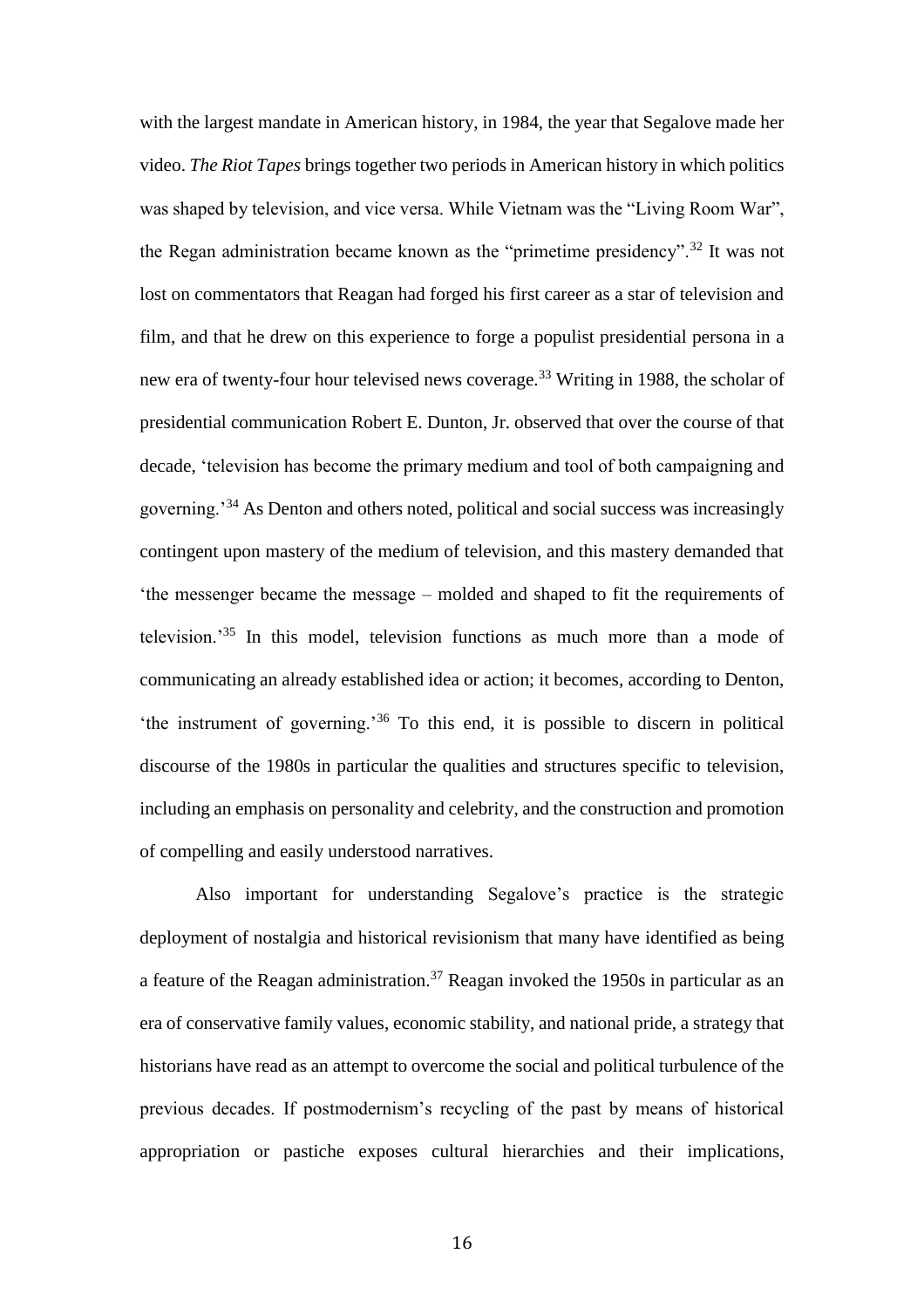Segalove's restaging of the past in the form of her own personal histories is enacted against the specific backdrop of the politics of Reaganism, in particular its cynical appropriation of history. In the context of a political rhetoric predicated on historical nostalgia, which conjures through strategic sentimentalism a semi-fictional past, Segalove's Technicolor depictions of her Beverly Hills childhood might be read as mimicking both the visual rhetoric and the historical revisionism of Reaganism. In particular, it invokes such campaign advertisements as Reagan's famous *Morning in America*, which aired in 1984. The advertisement conjured a romantic, conservative vision of America that harked back to the conservative values of the post-war decade. The cliché-laden visual sequence, soaring music, and rhetorical voiceover emphasise marriage and family, economic prosperity, and unquestioning patriotism, all demonstrated via the material comforts of the American middle class. The scenario of the idealized and co-operative nuclear family cited in the campaign is undercut in Segalove's videos, where familial tensions and gender stereotyping are overt, from the creepy uncle who tweaks her bottom in *My Puberty* to Ilene's brandishing of the contraceptive pill to ward of her Italian paramour in *The Riot Tapes*. Furthermore, the constructed nature of Reagan's idealized America of white picket fences and perfect suburban lawns is made explicit in Segalove's artificial sets and crude acting, which, in parallel with the paradoxically unconvincing tenor of her self-performance, make no attempt at realism. Thus we are reminded throughout that the scenario in front of us is a staged version of the past re-imagined for the purposes of the present.

The context of Reaganism's reconstruction and reuse of the past attains particular significance in the case of *The Riot Tapes* by virtue of the video's account of draft dodging and protests against the American Vietnam War. As California Governor, Reagan was an aggressive supporter of the pursuit of American victory in Vietnam at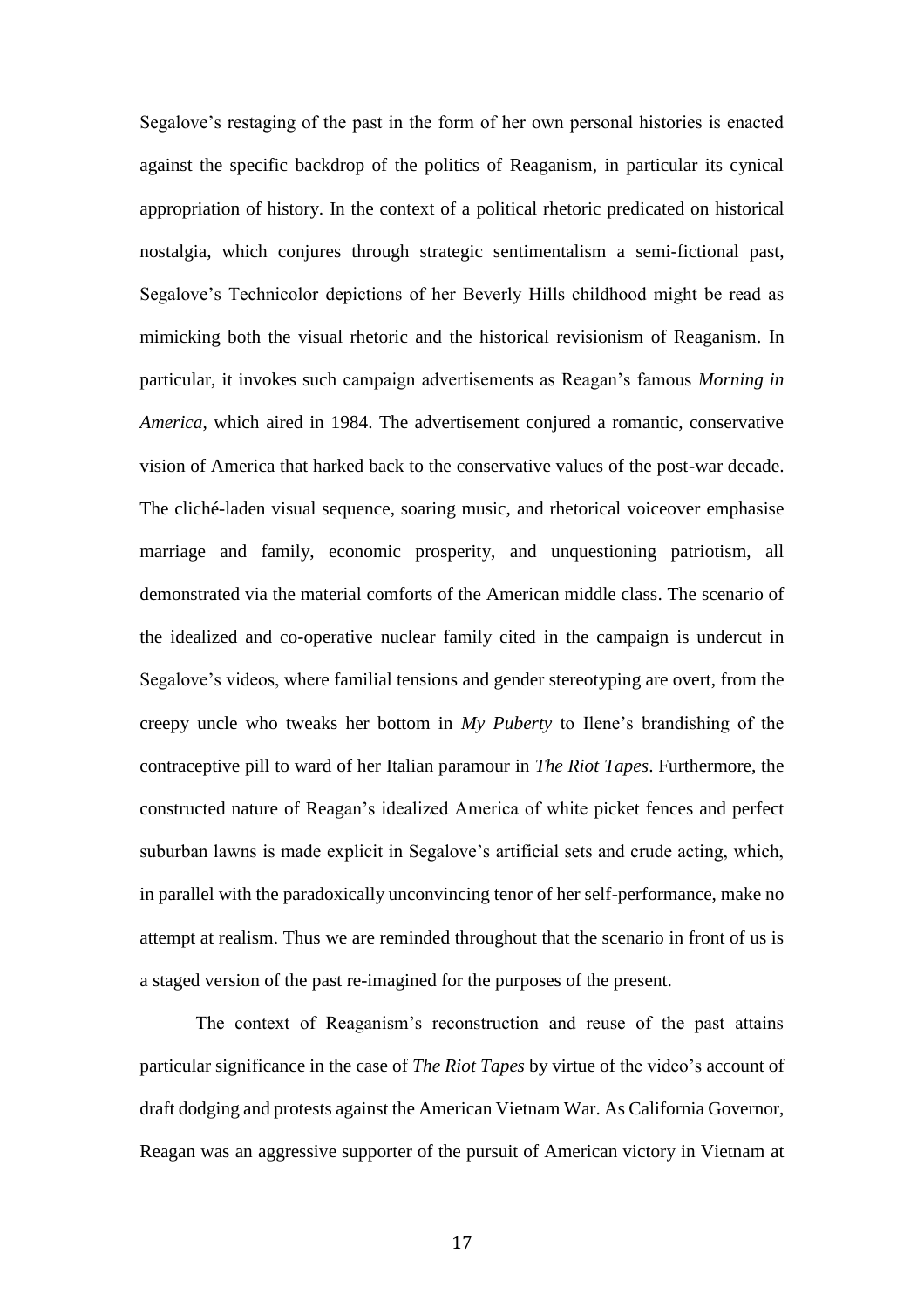all costs, and a staunch moral critic of antiwar protests on University of California campuses.<sup>38</sup> As President, his administration staged a symbolic recuperation of the figures of the Vietnam soldier and veteran and a concomitant demonisation of the draft dodger and the protester. Consistently describing the latter group in negative terms – as naïve dupes who played into the hands of the enemy – Regan's political rhetoric staged collective memory in unambiguous terms.<sup>39</sup> Furthermore, the rhetoric was overtly gendered, in the way in which it established a clear polarity between (feminised) weakness, on the one hand, and (masculine) strength of purpose, on the other. As such it reinscribed the 'hard/soft dichotomy' that historian K.A. Cuordileone has noted as being a feature of the immediate post-war years. As Cuordileone observes, that polarization 'reflect[ed] a political culture that put a new premium on hard masculine toughness and rendered anything less than that soft and feminine and, as such, a real or potential threat to the security of the nation.'<sup>40</sup> From the perspective of the 1980s, nostalgia for a pre-Vietnam America informed the mode of discourse as well as its message.

The Reagan administration's reinvention of the history of the American Vietnam War represents the explicit use of fiction to facilitate historical revisionism in the name of political expediency in the present. As such, it highlights the constructedness of all historical narratives by means of a particularly cynical example. Marita Sturken cites veteran William Adams' observation that 'the Vietnam War is no longer a definite event so much as it is a collective and mobile script in which we continue to scrawl, erase, rewrite our conflicting and changing views of ourselves.<sup>'41</sup> Self and nation are intimately bound in this understanding of the war as terrain that is continuously renegotiated according to shifting agendas. It is not difficult to read Segalove's video, in which the past is filtered through the lens of entertainment fiction,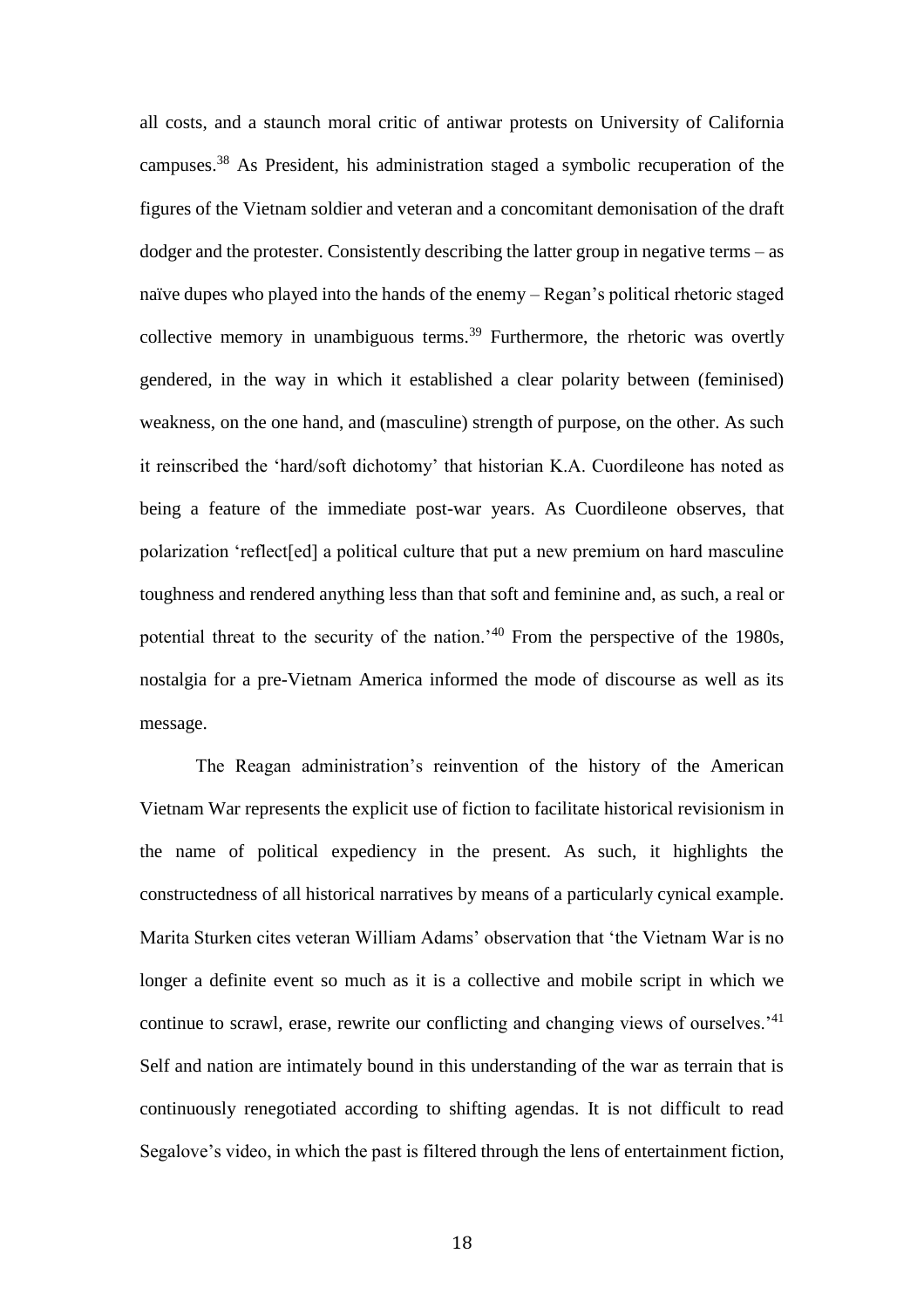as engaging directly with this contemporary act of writing history: one presents truth as fiction, while the other presents fiction as truth. In *The Riot Tapes*, the war and its opposition are similarly entwined with personal narrative and the politics of recollection via the technologies of communication and their ability to deceive or empower, as well as to entertain.

In contrast to those who decried Reagan's narrative by re-asserting the righteousness of the protest generation, however, *The Riot Tapes* does not recuperate the protesters' position and thus reiterate the terms of Reagan's rhetoric by means of their reversal. Indeed, as her coloration of the documentary images included in the video demonstrates, Segalove is also interested in "rose-tinted" narratives of the protest movement itself. These shots are not included for the sake of authenticity or testimony; rather Segalove's story is one characterised by ambivalence and disidentification. Furthermore, Segalove's performance of the inequalities within the group of protesters dismantles the implication of coherence and non-differentiation that the notion of "The Protest Generation" assumes, while her failure to attend the Isla Vista demonstrations calls into question the dual assumption of political engagement and anti-materialism upon which that generational designation relies. $42$  If the social and political movements of the American counterculture ostensibly promised Segalove's generation freedom from social norms and traditional values, Segalove's performance reveals this freedom to have been limited in actuality.

Central to the dynamic of Ricky and Ilene's relationship in *The Riot Tapes* is the question of how best to protest (or, more pointedly, how to be the best protester). Near the beginning of the video, Ricky pronounces his disdain for protest art as a disingenuous genre incapable of bringing about real change. He has little time for the symbolic gestures of visual culture at large. He accuses Ilene of a lack of feeling and of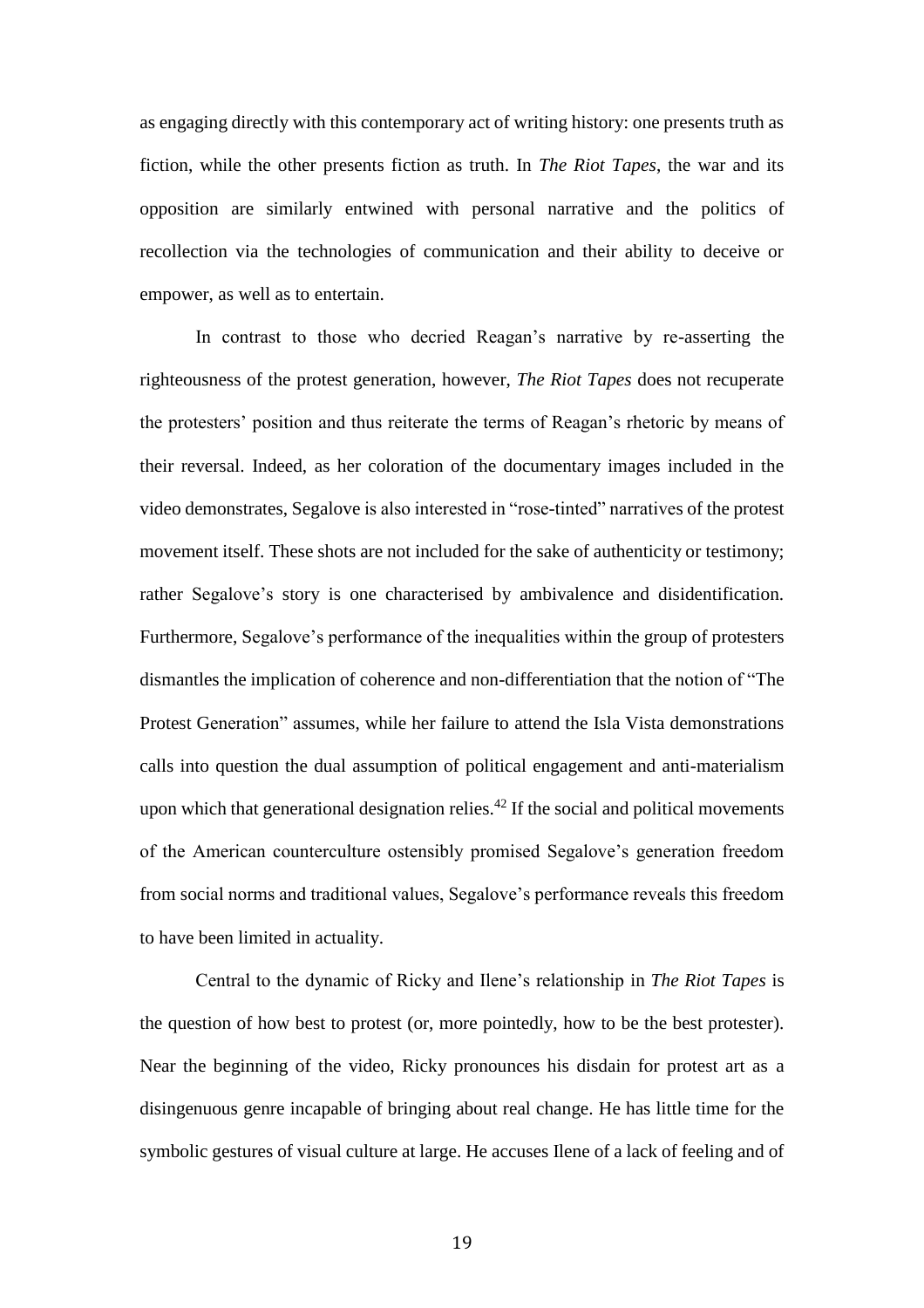failing to understand symbolism. In one scene (fig. 9), he excoriates her for bringing food on a picnic they have arranged, since he is fasting to avoid the draft, but also since it reveals her over-enthusiasm for consumption. He exhorts her to read Mao – 'If you want to know the taste of a pear, you must change the pear by eating it yourself' - but criticizes her for taking the text too literally by actually taking a bite: 'don't you get it?' Ricky exclaims, 'the pear is a symbol.' Where Ricky's understanding is gained via intellectual means, Ilene's is embodied and emotive. In *Close But No Cigar* (1975), a photographic re-staging of figures from art history and contemporary culture, Segalove performed a similar pitting of brain against stomach when she posed as Isaac Newton eating, rather than contemplating, the famous apple. Symbolism and its pitfalls is an ongoing concern: 'these,' Segalove's voiceover in *The Riot Tapes* explains in fauxsolemnity, 'were symbolic times'. Yet Segalove's symbols – a cup of coffee, a box of Kleenex – are perceived as insufficient alongside Ricky's. They are too banal and are morally and politically tainted by consumerism.

Segalove's deployment of the visual and technical language of television and the way in which consumer products appear as narrative touchstones in *The Riot Tapes* thus articulate a loaded dynamic of gender, commodity, and moral responsibility. As David Joselit argues, television and commodity have always been intertwined, the former developed according to a scenario in which the network is a function of the commodity that is the television set, and in turn enables the circulation of other commodities within the 'environment of persuasion' that the network delineates.<sup>43</sup> Television advertising in the fifties and sixties 'served as an intensive educational program for consolidating a new middle-class,' particularly via the construction of women as aspirational consumers, for whom commodities represent entrée into the middle-class. <sup>44</sup> The implication of television networks in

20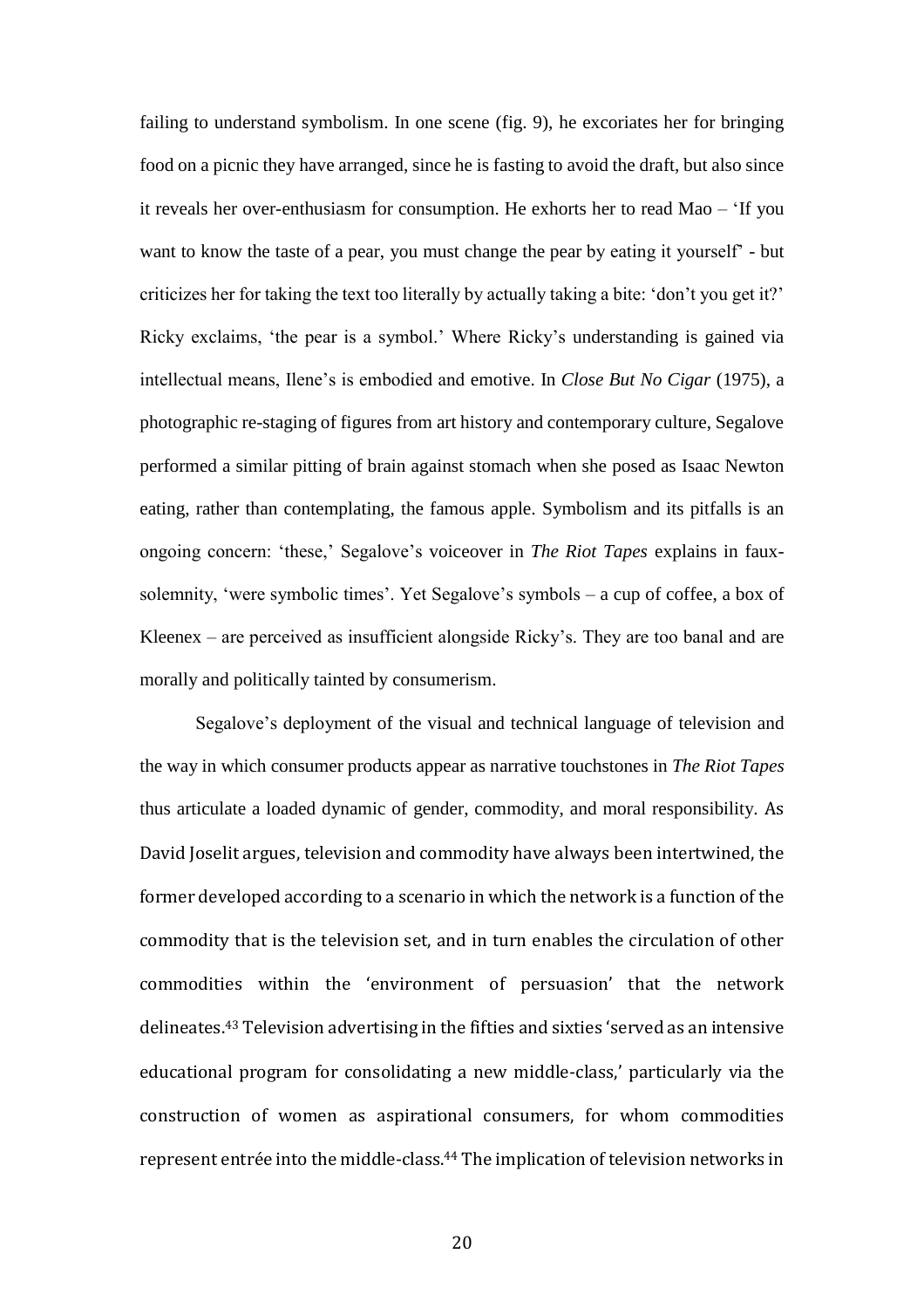this moral and social system of commodity thus has gendered implications that parallel Nancy Walker's description of women's magazines as 'guidebooks and how-to manuals' for obedient feminine subjects.<sup>45</sup>

The uncomfortable dynamic that plays out between Ilene and Ricky in *The Riot Tapes* locates in the apparently countercultural realm of the protest movement an exchange that is driven by parallel peer pressures that are equally implicated in the politics of commodity. What Ricky delivers is a sermon on how to occupy the moral high ground by being an effective revolutionary. Ilene is presented as physically, intellectually, and emotionally weaker than he is, lacking in self-control in that age-old domain of feminine experience, food, which at once symbolises her failure to resist temptation and a lack of control over her own body. Ricky, meanwhile, though physically puny, represents moral strength and dedication to a cause, emotion correctly and effectively directed towards resistance rather than submission. Just as the adoption of *Gidget* as a key reference point in *My Puberty* reflects 1950s anxiety about the temptations facing teenaged girls,<sup>46</sup> so we might read *The Riot Tapes* as equally engaging in an exploration of gender roles via the rhetoric of impulse control, this time within the context of a 1960s protest movement widely criticized as sexist.

A similar kind of performed non-seriousness is chronicled in *Conversations with Stalin*, the semi-fictional memoir written by the artist Eleanor Antin, in which the youthful Ellie dates Clarence from her Marxist discussion group, though remains ever fearful that he will deem her too bourgeois and naive.<sup> $47$ </sup> Clarence acts superior. His principled gestures – owning only one suit, and declaration that their sexual encounter in a hay barn is 'how farm workers made love for centuries' – are juxtaposed with Ellie's concern with romance and comfort. She considers Clarence's suit 'Byronic' rather than austere, and she dislikes the hay because it is spiky and pricks her skin.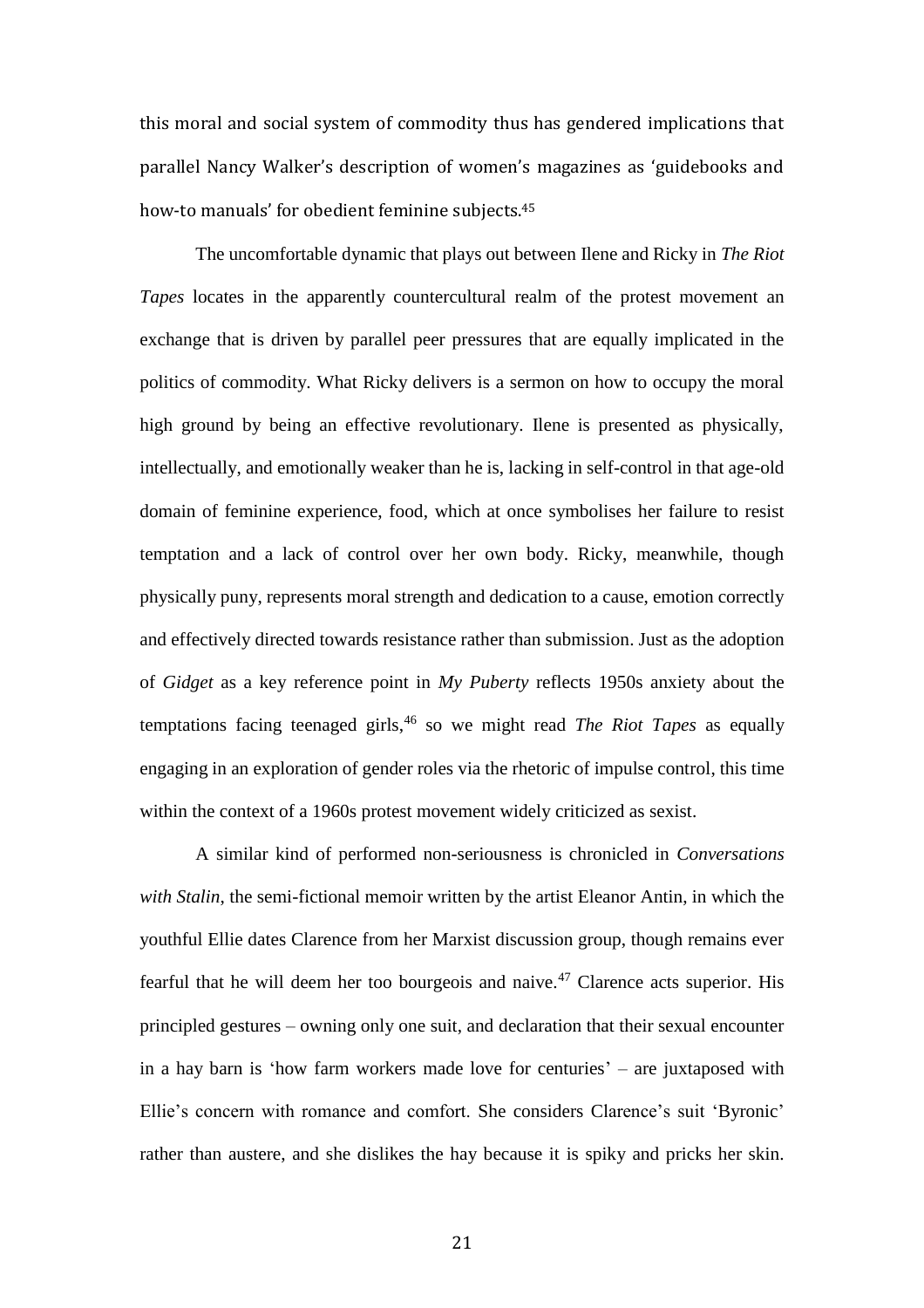Crucially, she does not complain because she '[isn't] in the mood for a lecture'.<sup>48</sup> Like Segalove's, Antin's work merges fiction with autobiography, harnessing the mode of the confessional to chronicle the process of maturation and self-discovery via the interpersonal relationships established in protest groups. In both, the female protagonist occupies an inferior position within the group hierarchy, on account of being too preoccupied with personal, material, or trivial concerns, too bourgeois and not properly revolutionary.

In both *The Riot Tapes* and *Conversations with Stalin*, affect, ambivalence, and lack of seriousness are deployed as both subject and method to undermine the apparent earnestness of youth protest via destabilizing clearly-delimited subject positions upon which the oppositionality of protest narratives relies.<sup>49</sup> The riots in Isla Vista garnered international attention, but Segalove's account refuses dénouement by focusing on her failure to participate in, let alone influence, the key political actions that characterised her generation in dominant narratives of the countercultural Sixties. In short, and by her own assessment in the video, Segalove emerges in *The Riot Tapes* as a 'lousy revolutionary'. If, as Desmarais has noted, *Today's Program* functions in part to deflate the heroic myth of Jackson Pollock,<sup>50</sup> then this tendency towards bathos is also directed towards herself and her peers in an oeuvre in which 'retrospection tends to deflate rather than romanticize experience,' as Michael Renov has argued.<sup>51</sup> Segalove's account of half-hearted commitment, protest anxiety, romantic cliché, and middle class cultural guilt poses a counterpoint to the narrative of heroic countercultural protest that frequently informs accounts of the art of that period: she is as interested in holiday romance as she is in stopping the war in Vietnam, but at neither is she conventionally successful.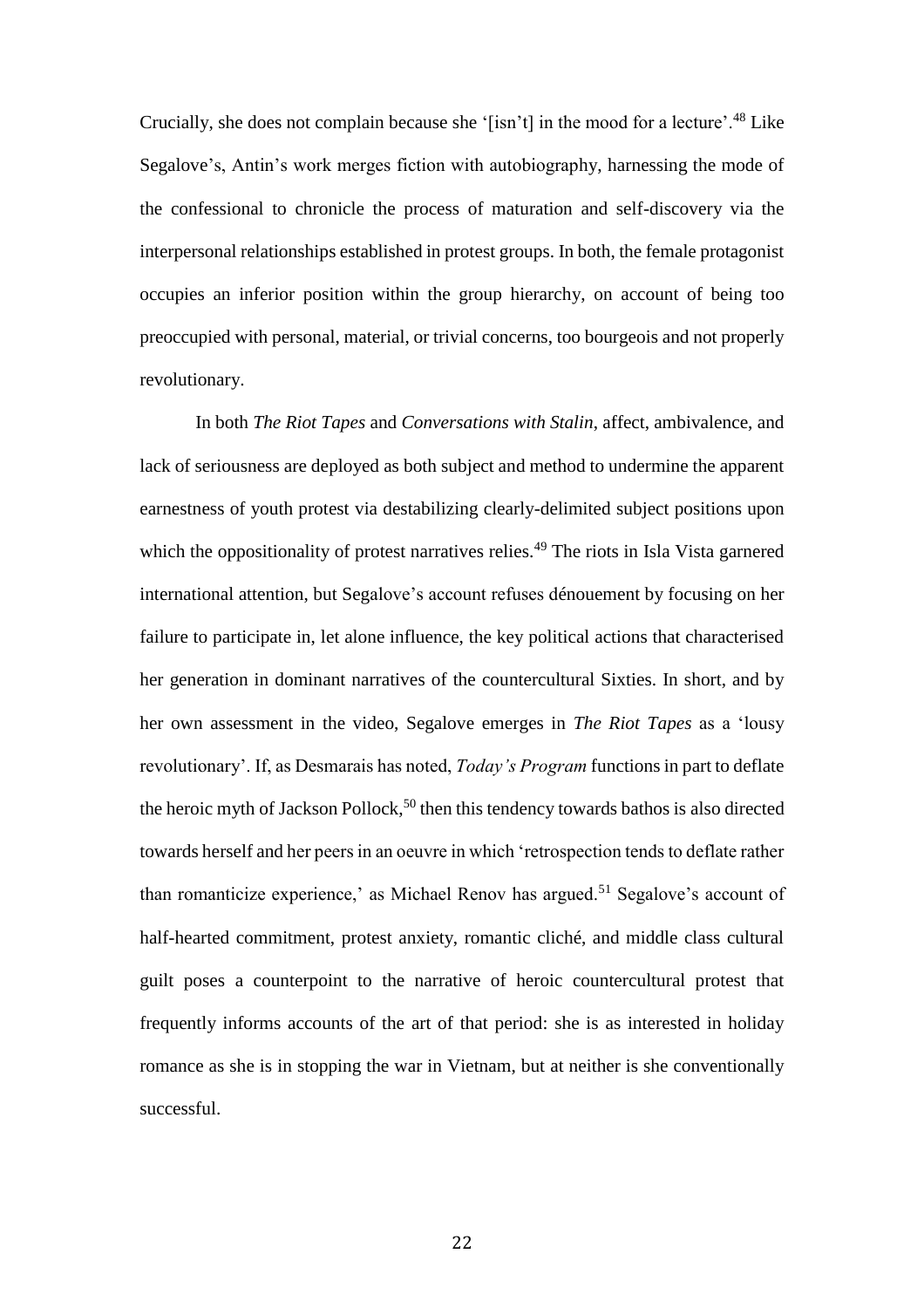Segalove performs the fraught negotiation between the individual and the collective, both in terms of behaviour in the social realm (what is expected, what is allowed, and what is performed via symbolic signifiers of political sociability such as coffee), and in terms of group versus individual memory. In its refusal to conform to the accepted collective narrative of heroic anti-war protest, the work resists the construction of a national identity that masks the national trauma of conflict with the image of earnestly idealistic youngsters (the Rickys and Clarences of this world). In presenting the 1970 protest via the mode of fiction, Segalove circumvents the serious claims made for documentary and thus questions the procedures of history formation. The practical past, as White elucidates it, is aimed at uncovering narratives previously inaccessible or those deemed unimportant or somehow unsuitable for rigorous study; as such, it also works to question the methods and implications of the historical project *per se*:

[...] what kinds of questions could be asked by the present of the past, what kind of evidence could be adduced in any effort to ask the proper questions, what constituted properly "historical" answers to those questions, and where the line was to be drawn for distinguishing between a proper and an improper use of historical "knowledge" in any effort to clarify or illuminate contemporary efforts to answer central questions of moral and societal concern.<sup>52</sup>

In dwelling on an 'improper' history that 'pollutes' the serious business of war and protest with apparently trivial elements – a momentarily amusing holiday romance, a picnic, a cup of coffee – Segalove's work unsettles widely accepted narratives of the American Vietnam War from both sides, that is those that valorise protesters as well as those that demonise them, revealing both versions of history to be equally compromised.

23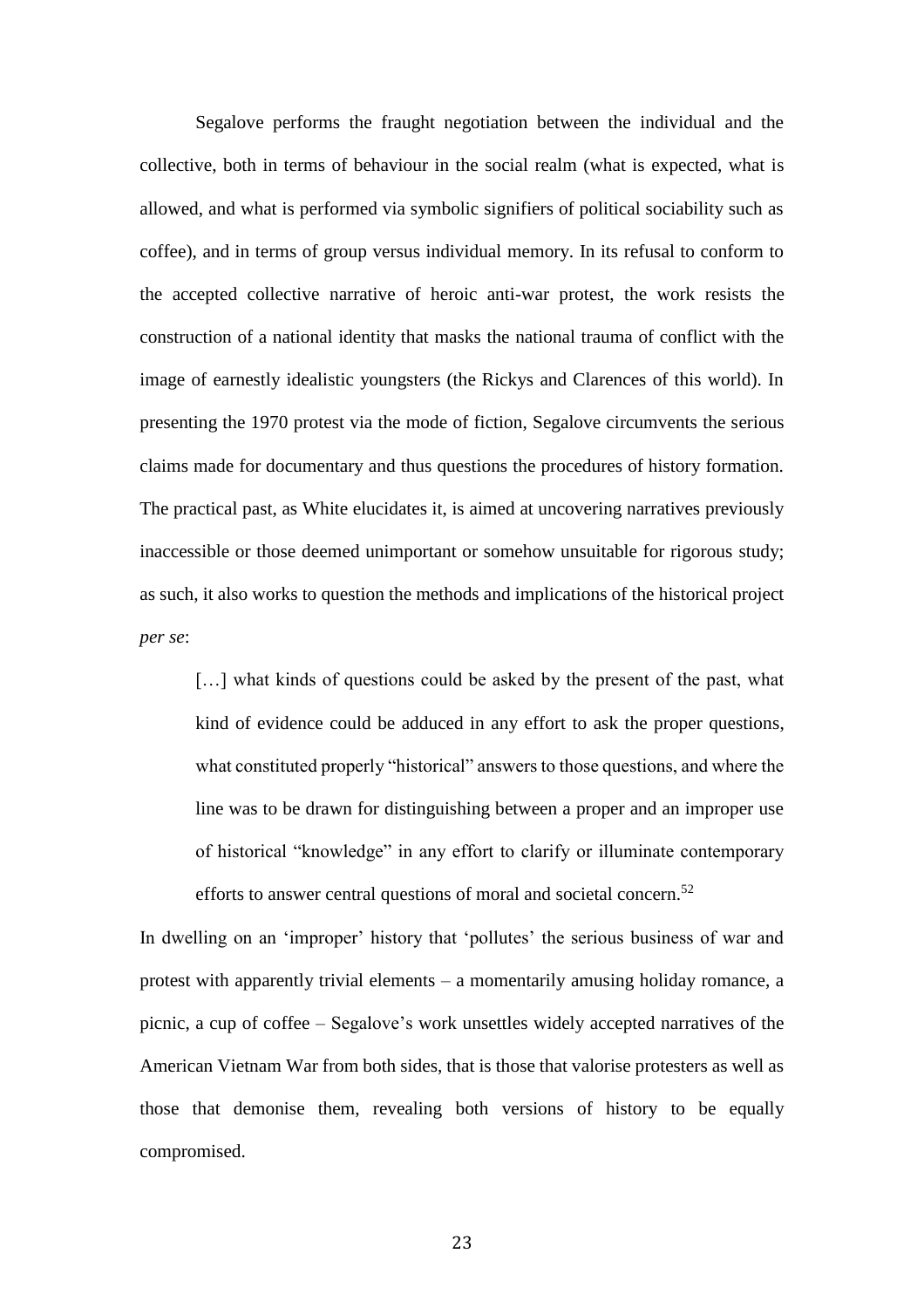#### **Getting into TV**

If Segalove casts herself in *The Riot Tapes* as a 'lousy revolutionary', then the work also plays on television's similar reputation as antithetical to serious aesthetic or avantgarde experimentation. Writing in 1979, the philosopher of aesthetics Curtis L. Carter explained that 'In an era of television in the U.S.A. dominated by situation comedies, detective stories, violent thrillers and advertisements, aesthetics and television appear to represent opposite poles, the one representing the interest of the arts, the other what is assumed to be popular culture.<sup>553</sup> The recuperation of popular culture that attended Pop Art seems to have had little impact in raising the status of television. As Kathy Rae Huffman has observed, 'TV remains the single most important reference point for determining uniformity in American culture,' by virtue of its appeal to the greatest common denominator.<sup>54</sup> If newly available video technology 'allow[ed] baby boomers access to the tools to make their own television,'<sup>55</sup> it also resulted in the denunciation of populist television via the development of deliberately alternative positions and strategies of intervention or subversion. In her study of 1970s guerilla television, for example, Deirdre Boyle describes a community that sought radically to transform and democratize what was perceived to be a cumbersome, repetitive, and stale medium.<sup>56</sup> The products of their efforts inhabited television's fringe, shown in galleries and lofts, or on alternative networks to significantly smaller audiences than those of the subject of their critique. For many video artists working in experimental workshops of the 1970s and 1980s, the broad appeal necessitated by television's commercial imperatives represented either a problematic constraint to be avoided or an inimical terrain to be conquered, as in the subversive practices outlined in David Joselit's book *Feedback:*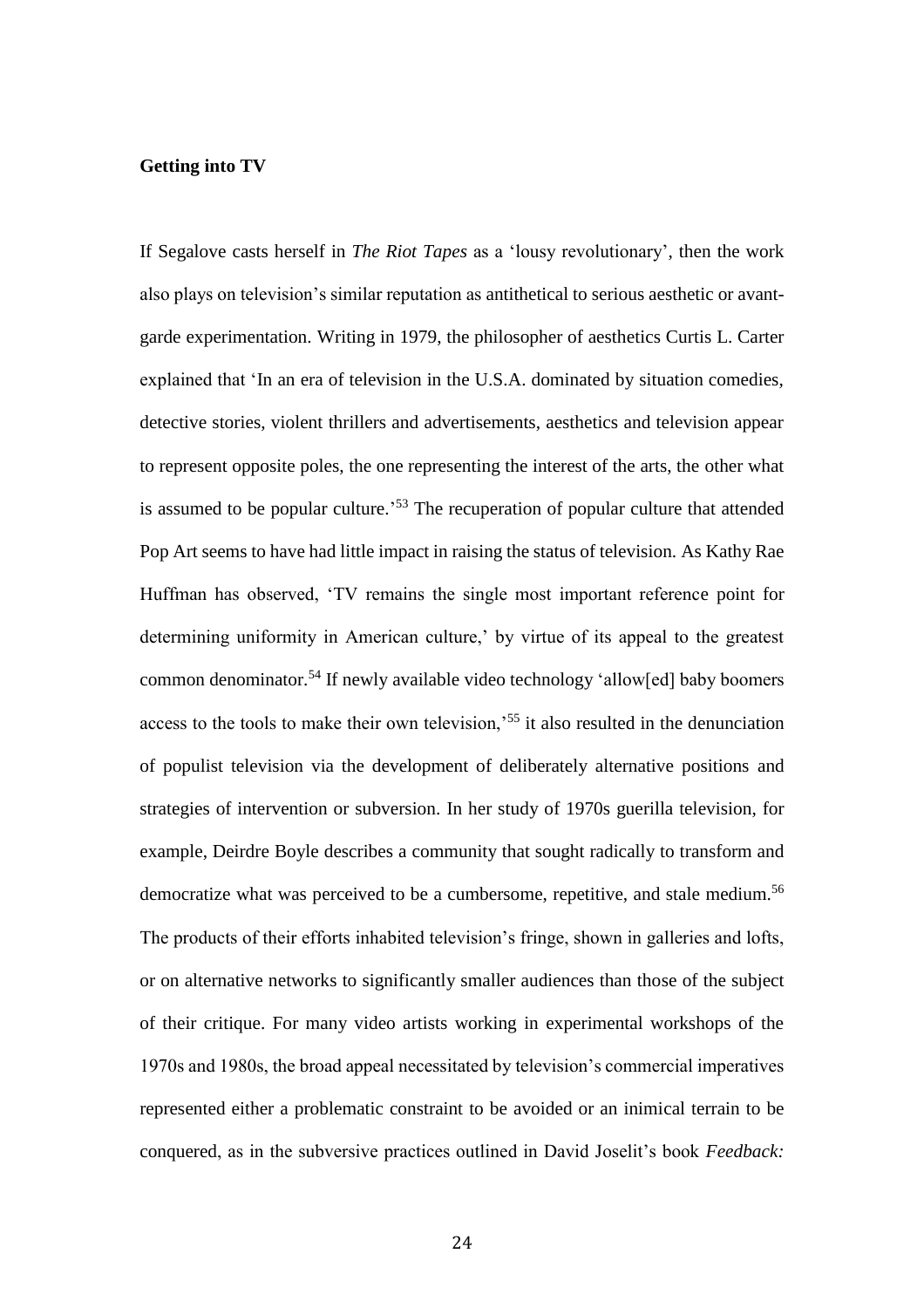*Television Against Democracy*. For Segalove, however, it represented a productive territory within which to explore questions of individual and collective storytelling as identity construction.

Segalove's recourse to the language of television parallels the lack of seriousness that her character in *The Riot Tapes* enacts in the context of committed protest. In her emphasis on affective experience in place of the rigid pursuit of ideological truth and her account of ambivalence and failure in the face of political action, Segalove's work might be aligned with what Lauren Berlant has described in *The Female Complaint* as the 'space of disappointment' that characterises female experience as a continual negotiation between the imagined space of romantic fantasy and the lived reality of intimacy.<sup>57</sup> Segalove's use of television also suggests an explicitly gendered critique via its deployment of cultural forms traditionally gendered feminine and that Berlant identifies as 'modes of containment' that delineate female experience and within which resistance is paradoxically enacted.<sup>58</sup>

Berlant's notion of containment articulates the historic assumption that discourse uttered by and for women is less serious and less rigorous. Historically, "women's genres", those based on television in particular, were for the most part repudiated by scholars of visual culture and feminists alike, on the grounds respectively that they were aesthetically inferior and that they operated as sites for the construction and reiteration of patriarchal definitions of femininity and the family. The latter accusation rested on their apparently stereotypical portrayal of women and on the grounds that they were complicit in structuring the restricted lives of their predominantly female viewers according to the repetition and mundanity of domestic time. Thus soap operas, sitcoms, and other forms of popular culture occupied the paradoxical position of being deemed both trivial and harmful at the same time.

25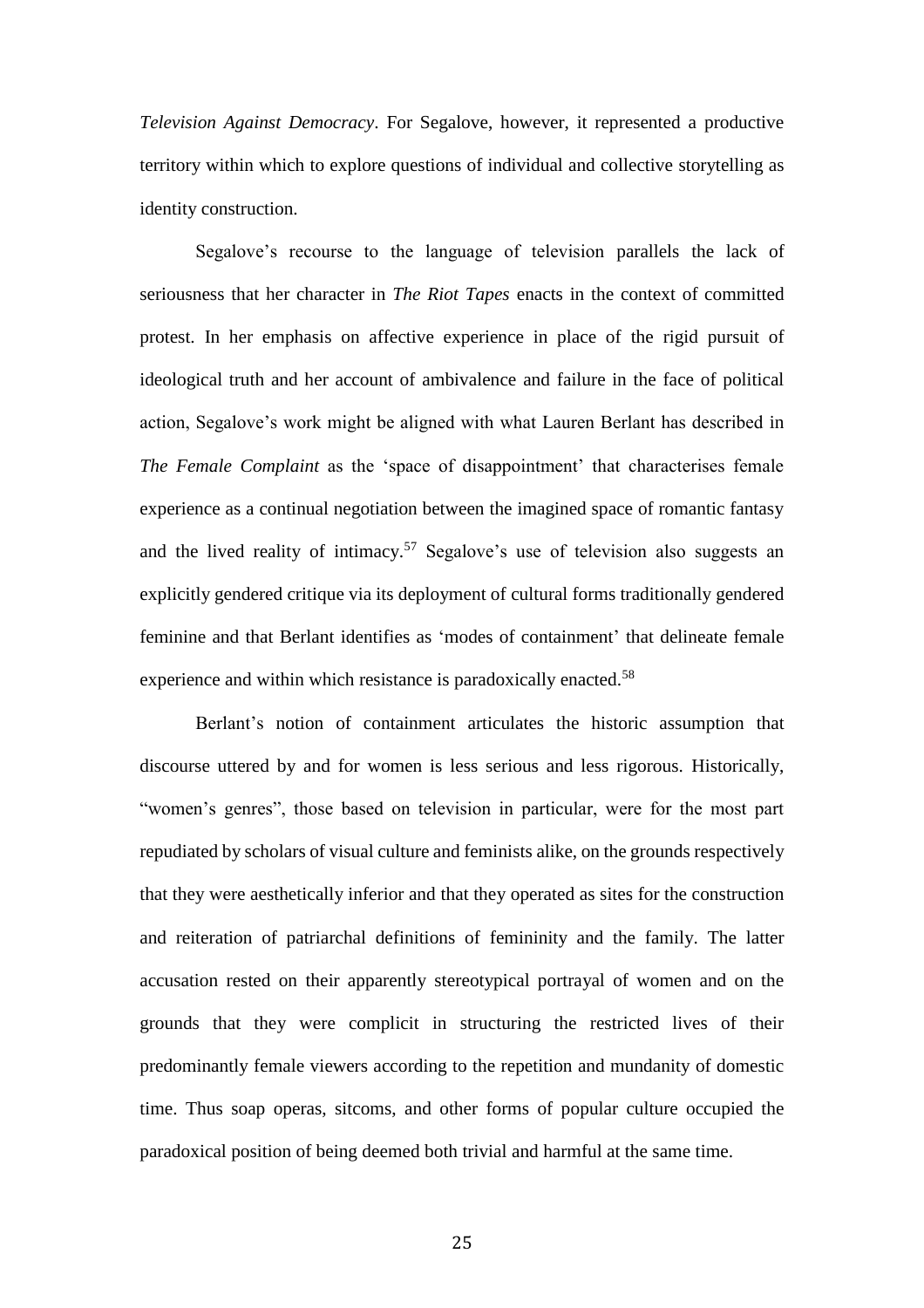By the late 1970s, however, the empowering potential of such formats was recognized both within feminist discourse and in film and television studies as being capable of validating those groups once deemed trivial or subordinate, without reinscribing that trivializing or subordination.<sup>59</sup> Recognition of shared kinship on the part of female viewers and the sense that their emotional lives are acknowledged as culturally significant implicates women's culture in the creation of what Berlant describes as an 'intimate public' delineated by common affective experience. $60$  By virtue of a shared kinship with other fans, and the establishment of discursive networks that extend beyond the text of individual episodes, women's genres were capable of enacting what Mary Ellen Brown, writing in 1994, termed 'the pleasure of resistance.'<sup>61</sup> In her anthropological study of soap opera gossip networks, Brown finds that these groupings function 'not only to set boundaries for themselves where they can discuss their own cultural concerns but also to resist aesthetic hierarchies concerned with knowledge, accepted cultural capital, and domination by men'.<sup>62</sup> Thus they carry with them the possibility for resistance on the grounds that their members share a status of cultural oppression but are allowed the space to acknowledge this via conversations about their subject position. The emotionalism of the soap narrative and the stock characterization of the soap and the sitcom alike allow subjectivity and apparent lack of seriousness to take on the properties of social and cultural resistance.

The politics of so-called women's genres offers a useful framework for thinking about Segalove's use of television as a format with feminist potential insofar as it involves an acknowledgment of subjectivity, instability, and emotionalism, without attempting to subvert or question those states. According to Berlant, 'the *a priori* marking of female discourse as *less serious* is paradoxically the only condition under which the complaint mode can operate as an effective political tool.<sup>'63</sup> In reiterating her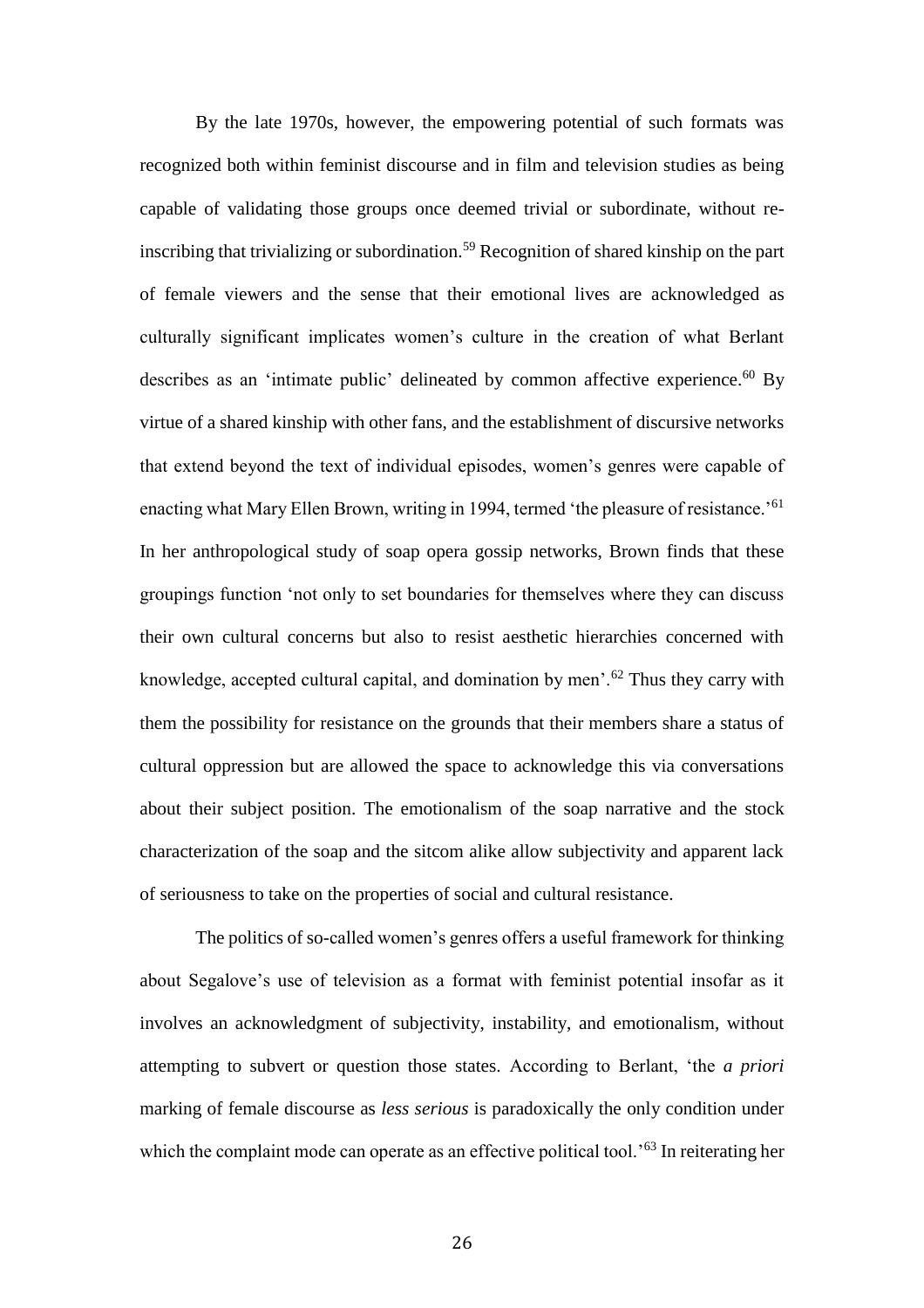own failure, and in doing to via 'trivial' female discourse that traditionally contains the female subject, Segalove resists exactly those hegemonic structures and assumptions that she appropriates. Her target is the assumption that some modes of discourse are more worthy than others; yet her ability to make this critique rests on the designation of failure, since she must occupy that position to articulate her 'complaint'. *The Riot Tapes*' merging of narratives of the past with the modes of fiction, myth, and cliché, is thus aimed at resisting the hierarchies of seriousness that have tried to separate these realms and that have structured the spaces of protest. According to Brown's model of the discursive space of the soap opera as one that facilitates resistance, we might interpret Segalove's proposition as follows: those actions that Ricky dismisses as insufficiently committed – conversation over coffee, popular cultural forms deemed trivial in comparison with "reality" – characterise the feminine intimate public that operates as an alternative mode of resistance to the patriarchal notion of protest as a lonely quest that he embodies. (Indeed, though poignant, it seems uncoincidental that Ricky's position, which values cerebral learning over lived experience, ends when his body wastes away.) For Segalove, in line with that intimate public, protest is mediated through the medium of television, both in order to reflect on its shortcomings and also to reinvigorate it according to new cultural conditions in an era of televised politics. Against the backdrop of the Reagan presidency, television is a loaded and contested space that structures ideologies along gendered lines; protest must therefore be resituated from the barricades (and the banks) to the airwaves.

In merging the space of conflict with that of consumption, *The Riot Tapes*  invites comparison with Martha Rosler's pioneering Vietnam-era photocollage series *House Beautiful: Bringing the War Back Home* (c.1967-72), which punctures the flawless consumerism espoused by the eponymous lifestyle magazine with photographs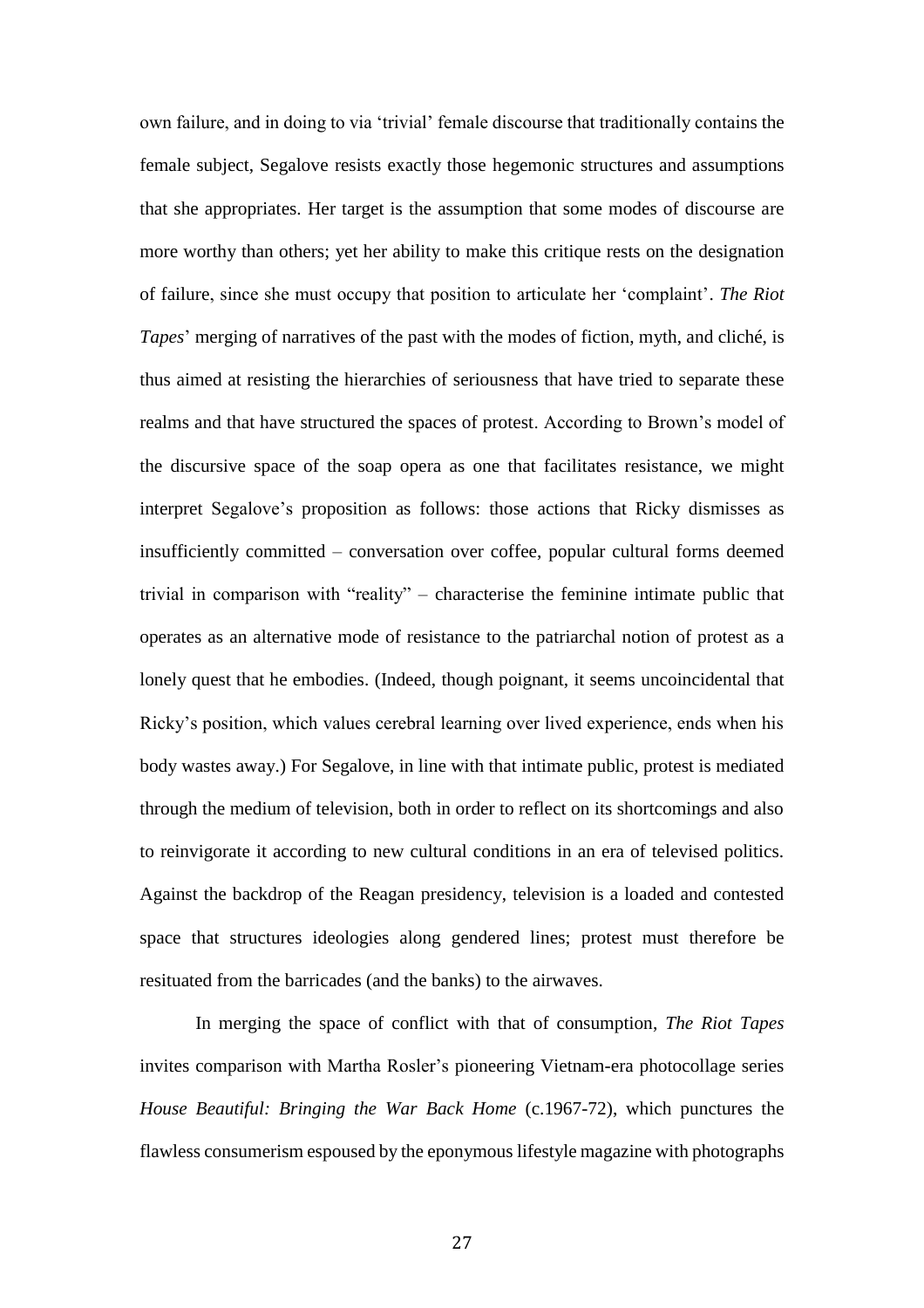from Vietnam, images that laid bare for those back home the horrors of the war "over there" (fig. 10). The differences between these two projects are revealing, however. Rosler's housewives Hoover imagined specks of dirt from the perfect homes in willful ignorance propped up by the kinds of images that she appropriates, their domestic labour juxtaposed in contrast with that of young men fighting abroad and Vietnamese civilian victims, with the ideological implications that the metaphor of cleansing might imply.<sup>64</sup> Rosler has described the process of this and other works as 'inserting public narratives into private ones', a procedure that invites comparison with Segalove's merging of the realms of personal and collective memory via exaggerated narrativity.<sup>65</sup> The two projects belong to very different times, however: one was produced at the height of the war and its opposition, and disseminated via underground channels that partly delineated the anti-war movement; the other recalls the war from a distance of over a decade, and was made to inhabit the spaces of art.

Whilst Rosler has described her work as occupying the literal and figurative spaces of activism, *The Riot Tapes* does not belong in the category of protest art *per se*. <sup>66</sup> Rather, it takes political engagement as its subject, in order to reflect on protest's relationship with personal narrative, collective spectatorship, and historical shifts mediated by the mass media (whether news bulletin, presidential address, soap opera, or sitcom). As Berlant asserts, 'When women sentimentalists turn to politics, it is not usually because they view politics as a resource for living but because they see it as a degraded space and a threat to happiness and justice that needs reforming so that better living can take place.'<sup>67</sup> For Segalove, that politics includes the sixties countercultural protest movement, of which Rosler was a part. Rosler's works claim the political and cultural authority of Dadaist photomontage in order to critique US spectators for their consumerist complicity, while aligning her subjects with the fascistic target of those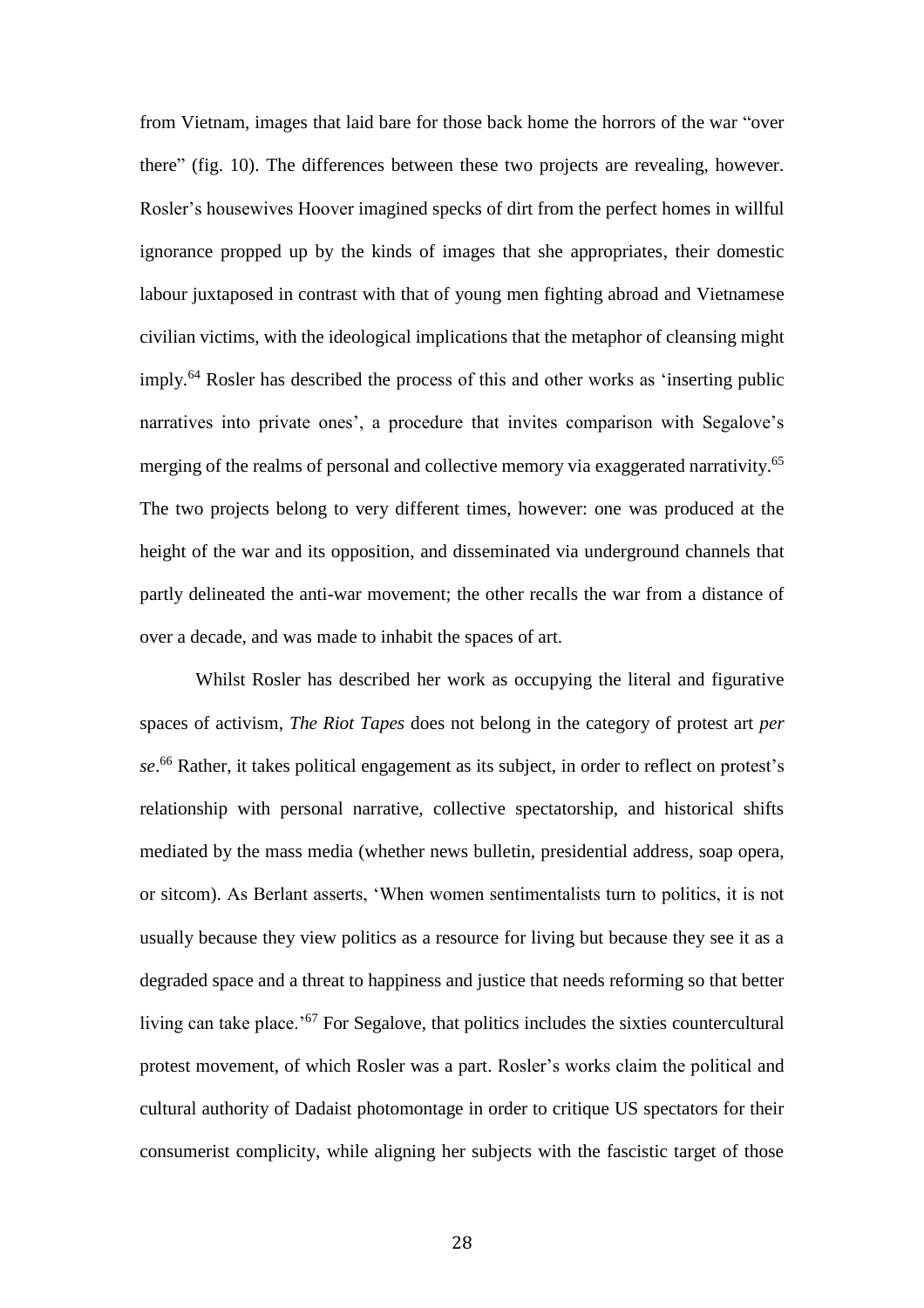earlier avant-garde practices. *The Riot Tapes*, in contrast, recounts the failed collective experience of protest and political engagement, or at least its maturation into something more circumspect. From the perspective of 1984, in Seglove's words, 'life isn't as symbolic as it used to be'. *The Riot Tapes* implies that the power of straightforward protest art is limited; it also envisions what comes in its wake.

If Rosler's collage series deconstructs the very visual culture that it appropriated in order to critique it, Segalove seems to identify a renewed political potential in the populist and quasi-fictional spaces of television and magazines. Her adoption of the medium of television in particular is aimed not only at highlighting the manner in which geo-political narratives are mediated for those at home, but also at suggesting one way in which those viewers might reclaim historical and social agency against a backdrop of media manipulation. For Segalove, that is, television is not merely the problem, but is also the solution. In adopting the intimate mode of women's genres at the same time as she occupies the historically feminized position of failure and triviality, Segalove at once critiques the hegemonic history of protest and regains the lost political and symbolic potency of collective, affective action.

I should like to thank the staff of the Getty Research Institute and Video Data Bank for facilitating this research. Thanks also to Catherine Spencer, Amy Tobin, and Harry Weeks, in whose session at the 2015 Association of Art Historians conference this research was first presented, and to Catherine Grant and Lara Pucci, who offered generous comments on early drafts.

 $\overline{a}$ 

<sup>1</sup> Eugene O'Neill, *A Moon for the Misbegotten*, in John Gassner (ed.), *Best American Plays: Fourth Series – 1951-1957* (New York: Crown, 1958), p.165.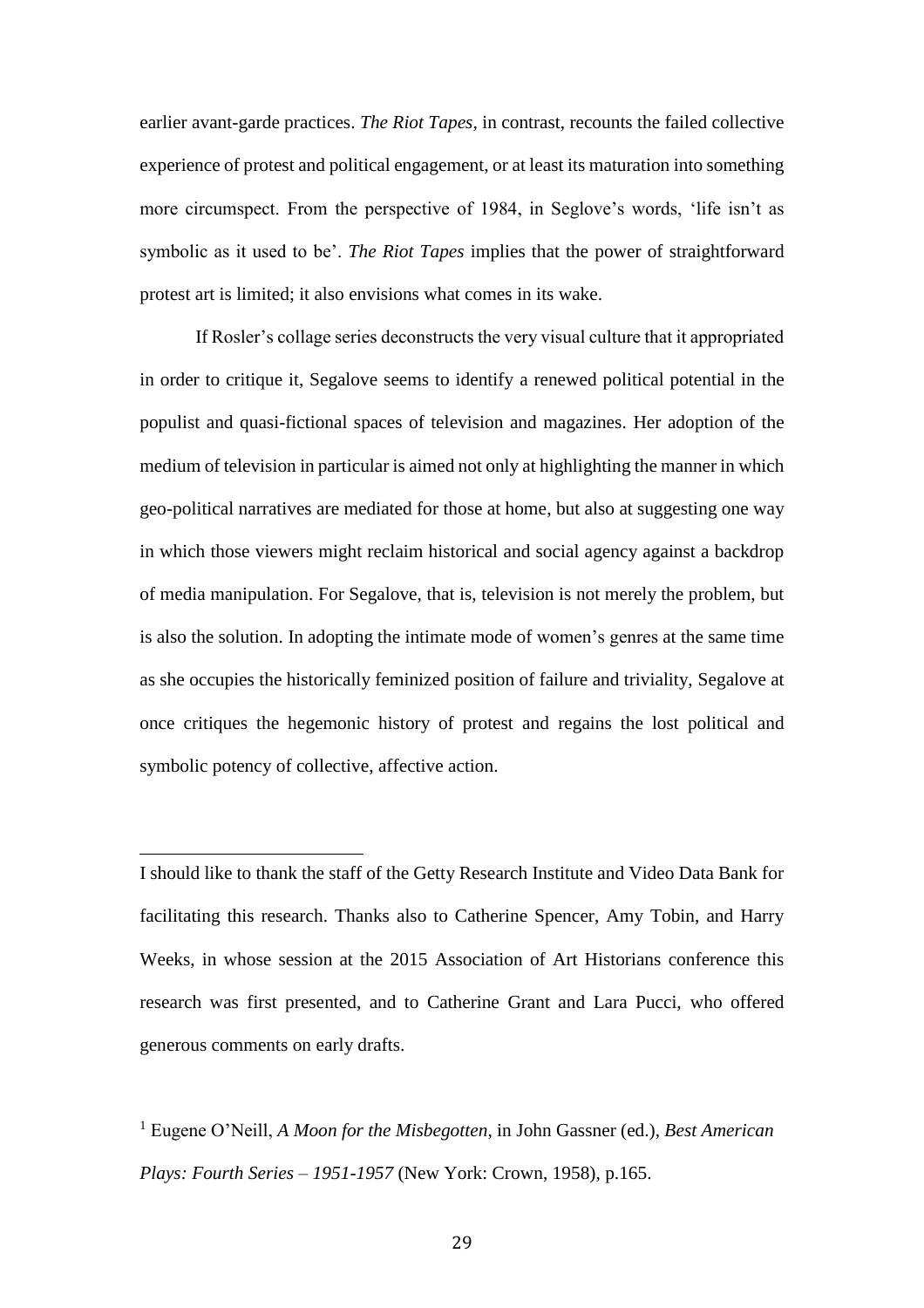$\overline{a}$ 2 John Miller, 'Tomorrow is the Question', *Artforum International*, vol. 50, no. 2, October 2011, p. 262.

3 Ilene Segalove, *Why I Got Into TV And Other Stories*, ed. Charles Desmarais,

(Laguna Beach: Laguna Art Museum, 1990), front cover.

<sup>4</sup> Kathy Rae Huffman, 'Video Art: What's TV Got To Do With It?' in Doug Hall and Sally Jo Fifer (eds), *Illuminating Video: An Essential Guide to Video Art* (New York: Aperture, 1991), p. 81.

<sup>5</sup> Charles Desmarais, 'A Kind of Truth', in Paul Schimmel (ed.), *Under the Big Black Sun: California Art 1974-1981* (Los Angeles: The Museum of Contemporary Art), pp. 86-7.

<sup>6</sup> See Julie Stephens, *Anti-Disciplinary Protest: Sixties Radicalism and* 

*Postmodernism* (Cambridge: Cambridge University Press, 1998); Simon Hall,

'Protest Movements in the 1970s: The Long 1960s', *Journal of Contemporary* 

*History*, vol. 43, no. 4, October 2008, pp. 655-72.

<sup>7</sup> Hal Foster, *Recoding: Art, Spectacle, Cultural Politics* (Seattle: Bay Press, 1985), p. 100.

8 Ilene Segalove - My Puberty - West Coast Video Art, MOCAtv video, 8 October, 2012: https://www.youtube.com/watch?v=Wvj7oFiTdvg (accessed 9 November 2017).

<sup>9</sup> Dierdre Boyle, *Subject to Change: Guerilla Television Revisited* (Oxford: Oxford University Press, 1997), p. 3.

<sup>10</sup> Paul Ryan, 'Genealogy of Video', *Leonardo*, vol. 21, no. 1, 1988, pp. 39-44, 40. <sup>11</sup> 'The T.V. Environment' *Radical Software*, Vol. 2, no. 2, Spring 1973.

<sup>12</sup> Thomas Crow, 'The Art of the Fugitive in 1970s Los Angeles: Runaway Self-Consciousness,' in Schimmel (ed.), *Under the Big Black Sun*, p. 47.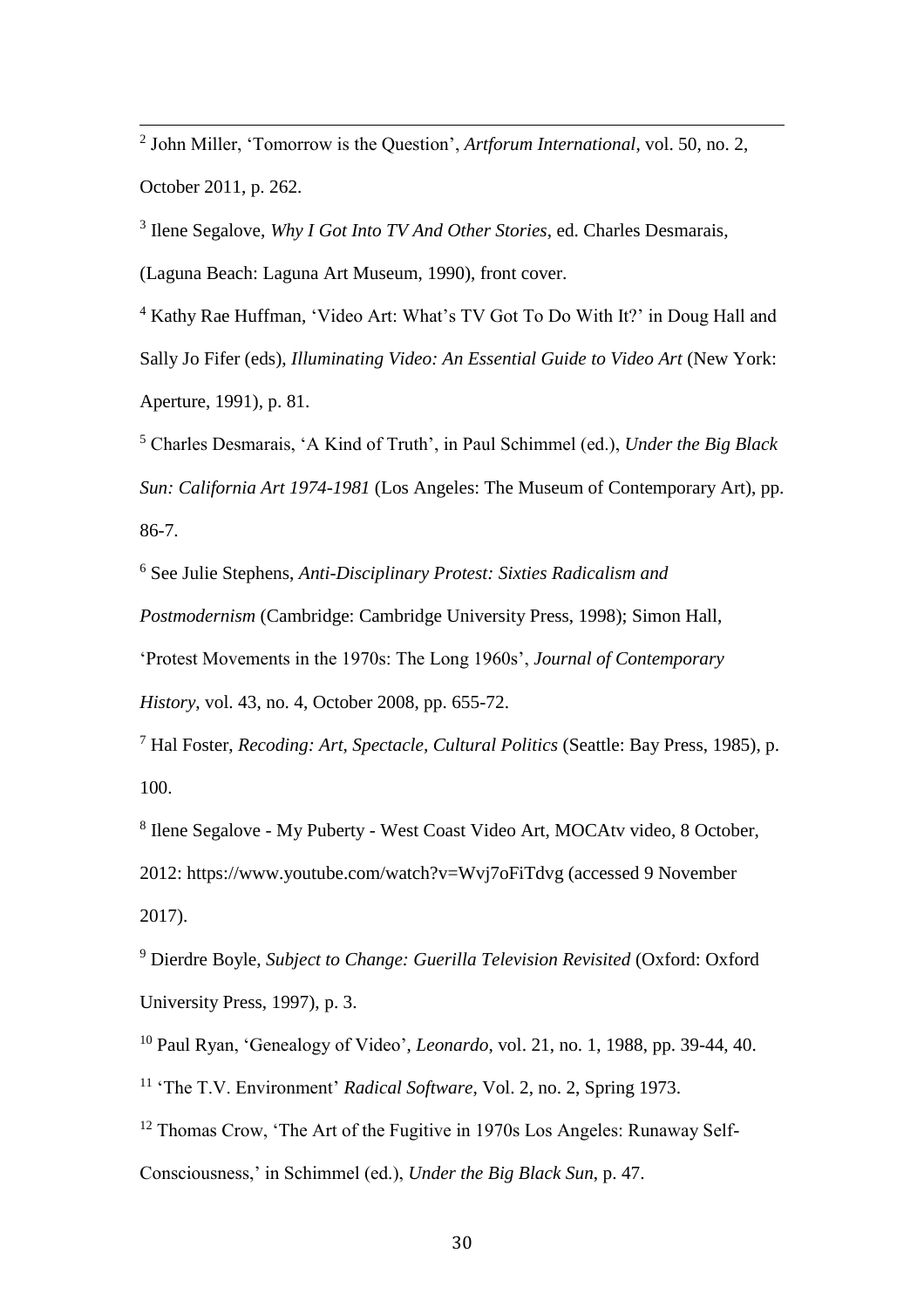<sup>13</sup> Christopher Knight, 'A Situation Where Art Might Happen: John Baldessari on CalArts', *eastofborneo*, no. 19, November 2011:

 $\overline{a}$ 

http://www.eastofborneo.org/articles/a-situation-where-art-might-happen-johnbaldessari-on-calarts (accessed 11 November 2016). Segalove obtained her first Sony Portapak portable video camera from the partner of Nam June Paik, who also taught at CalArts.

<sup>14</sup> Ilene Segalove Interview conducted by Carole Ann Klonarides, in Glenn Phillips (ed.), *California Video* (Los Angeles: Getty, 2008), p. 202. In fact, *Riot Tapes* was shown in art venues, for example at The Museum of Modern Art in a 1985 programme of new video art from the West Coast.

<sup>15</sup> UCSB students represented around 9,000 of the 13,000-strong community.

<sup>16</sup> According to Robert B. Smith, William Allen was widely perceived to have been 'fired unjustly for his radical political beliefs and his permissive life style.' See Smith, 'The Vietnam War and Student Militancy', *Social Science Quarterly*, vol. 52, no.1, 1 June 1971, p. 139.

<sup>17</sup> Robert Kistler, 'Riot Area put Under Tight Guard', *Los Angeles Times*, 28 February 1970, pp. 1 and 23.

<sup>18</sup> 'Isla Vista Demonstrators Stone Bank in Renewal of Violence', *Los Angeles Times*, 8 June 1970, p. 1.

<sup>19</sup> Kistler, 'Riot Area put Under Tight Guard', p. 1.

<sup>20</sup> Kistler, 'Riot Area put Under Tight Guard', p. 23.

<sup>21</sup> Winthrop Griffith, 'The Isla Vista War - Campus Violence In a Class By Itself', *The New York Times*, 30 August 1970, p. 11.

<sup>22</sup> John Kendall, 'Isla Vista Bank Had Prior Warning' *Los Angeles Times*, 6 March 1970, p. 1.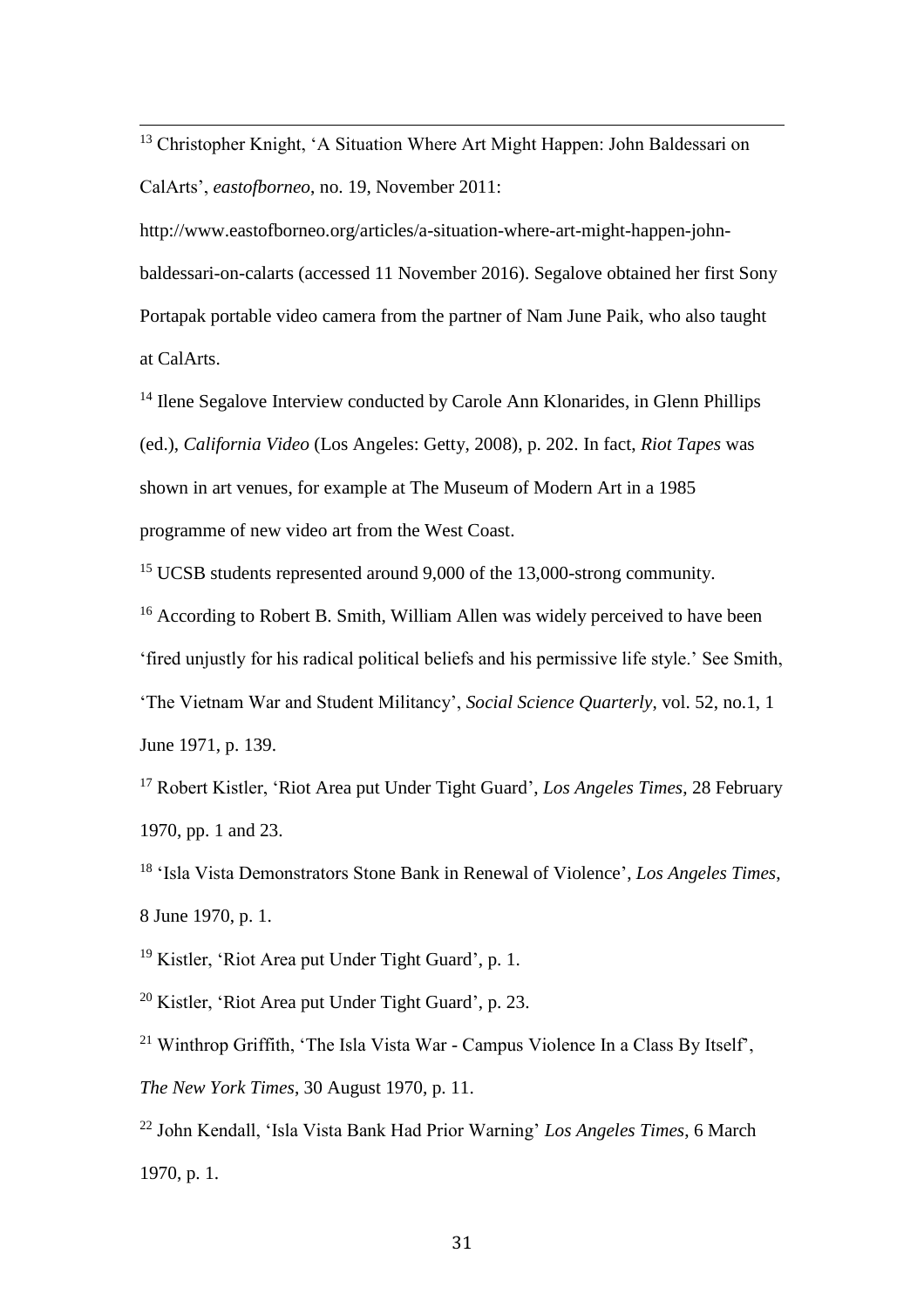$^{23}$  Griffith, 'The Isla Vista War', p. 11.

 $\overline{a}$ 

<sup>24</sup> Smith, 'The Vietnam War and Student Militancy', p. 133.

<sup>25</sup> Ilene Segalove - My Puberty - West Coast Video Art, MOCAtv video.

<sup>26</sup> Marshall McLuhan, cited in *Montreal Gazette*, 16 May 1975.

<sup>27</sup> Hayden White, *The Practical Past* (Evanston, IL, Northwestern University Press, 2014), p. 15.

<sup>28</sup> White, *The Practical Past*, p. 6.

<sup>29</sup> White, *The Practical Past*, p. 5.

<sup>30</sup> *Don't Bank on Amerika*, directed by Peter Biskind, Stephen Hornick, John C.

Manning. CA: Cinecong Films, 1970.

<sup>31</sup> White, *The Practical Past*, p. 5. I am not arguing for soap operas as a practical past per se, but that in Segalove's hands these formats take on that function.

<sup>32</sup> Robert E. Denton, Jr., *The Primetime Presidency of Ronald Reagan: the Era of the Television Presidency* (New York: Praeger, 1988).

<sup>33</sup> Toby Glenn Bates, *The Reagan Rhetoric: History and Memory in 1980s America* (DeKalb, IL: Northern Illinois University Press, 2011). Reagan's 1980 election victory coincided with the launch of CNN.

<sup>34</sup> Denton, p. xii.

 $35$  Denton, p. xi.

 $36$  Denton, p. xi.

<sup>37</sup> See, for example, Marita Sturken, *Tangled Memories: the Vietnam War, the AIDS Epidemic, and the Politics of Remembering* (Berkeley, Los Angeles and London: The University of California Press, 1997), p. 88; Douglas E. Forster, *Deconstructing Reaganism: An Analysis of American Fantasy Films* (Cambridge: Cambridge Scholars Press, 2014).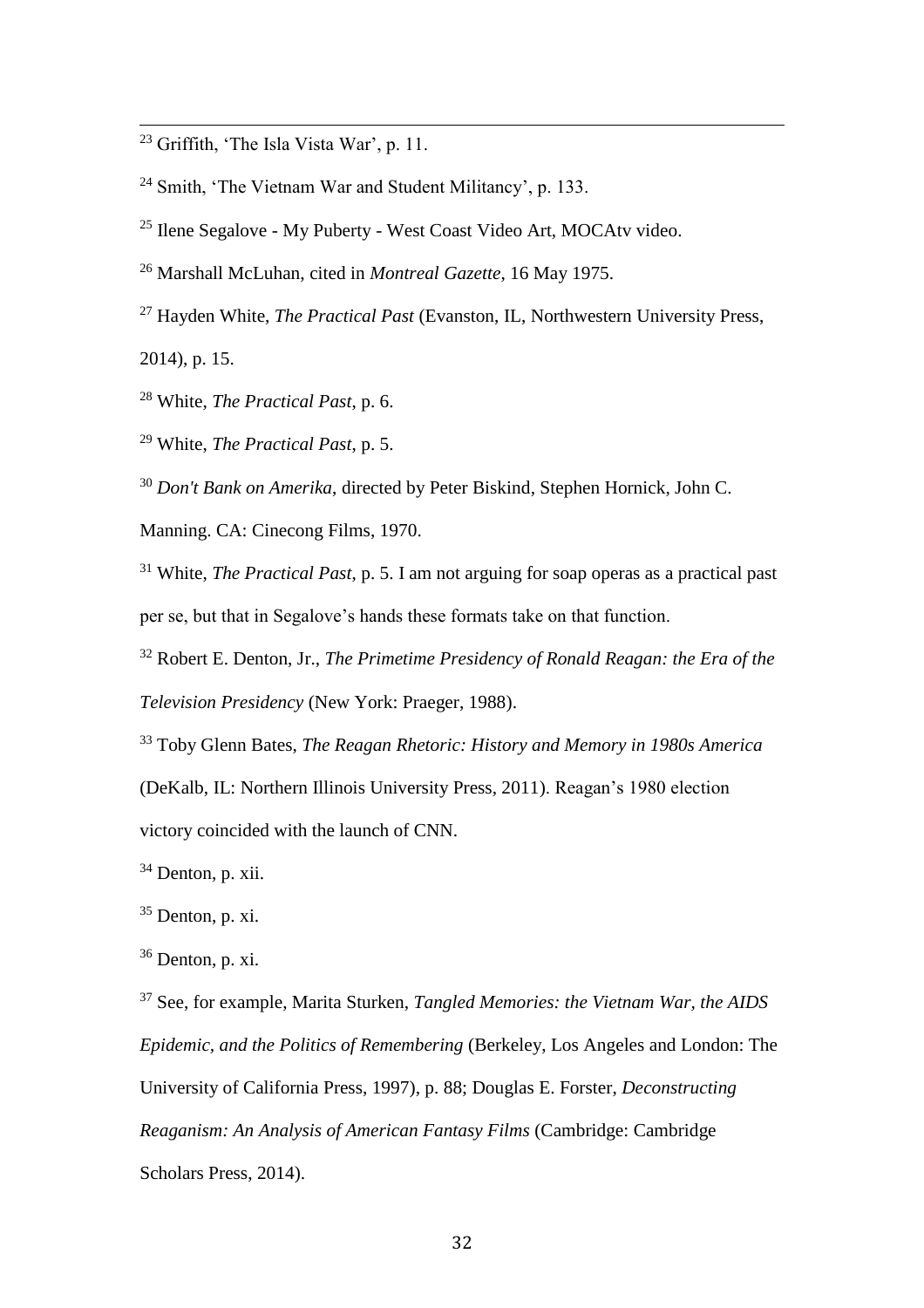$\overline{a}$  $38$  See Jules Tygiel, 'Ronald Reagan and the Triumph of Conservatism,' in Marcia A. Eymann and Charles Wollenberg *(eds), What's Going On? California and the Vietnam Era* (Oakland: Oakland Museum of California, 2004), pp. 43-57.

<sup>39</sup> Bates, *The Reagan Rhetoric*, pp. 46 and 54. These highly partisan reconstructions of the figure of the protester went hand in hand with the recuperation of the figure of the Vietnam soldier and veteran in both political rhetoric and popular culture, including film and pop music.

<sup>40</sup> K.A. Cuordileone, '"Politics in an Age of Anxiety": Cold War Political Culture and the Crisis in American Masculinity', *The Journal of American History*, vol. 87, no. 2, September 2000, p. 516. See also Susan Jeffords, *Hard Bodies: Hollywood Masculinity in the Reagan Era* (New Brunswick, NJ: Rutgers University Press, 1994). <sup>41</sup> Sturken, *Tangled Memories*, p. 86.

<sup>42</sup> M. Kent Jennings, 'Residues of a Movement: The Aging of the American Protest Generation', *The American Political Science Review*, vol. 81, no. 2, June 1987, pp. 367-382; Henk Becker, 'Discontinuous change and generational contracts,' in Sara Arber and Claudine Attias-Donfut (eds), *The Myth of Generational Conflict: The Family and State in Ageing Societies* (London: Taylor and Francis, 1999), pp. 114-32, esp. pp. 119-20.

<sup>43</sup> David Joselit, *Feedback: Television Against Democracy* Cambridge, MA, and London: The MIT Press, 2007), p.18.

<sup>44</sup> Joselit, *Feedback*, p.18.

<sup>45</sup> Nancy A. Walker, *Women's Magazines, 1940-1960: Gender Roles and the Popular Press* (Boston: Palgrave McMillan, 1998), p. 15.

<sup>46</sup> See Marie L. Aquila, *Movies as History: Scenes of America, 1930-1970* (Jefferson, NC: McFarland, 2014).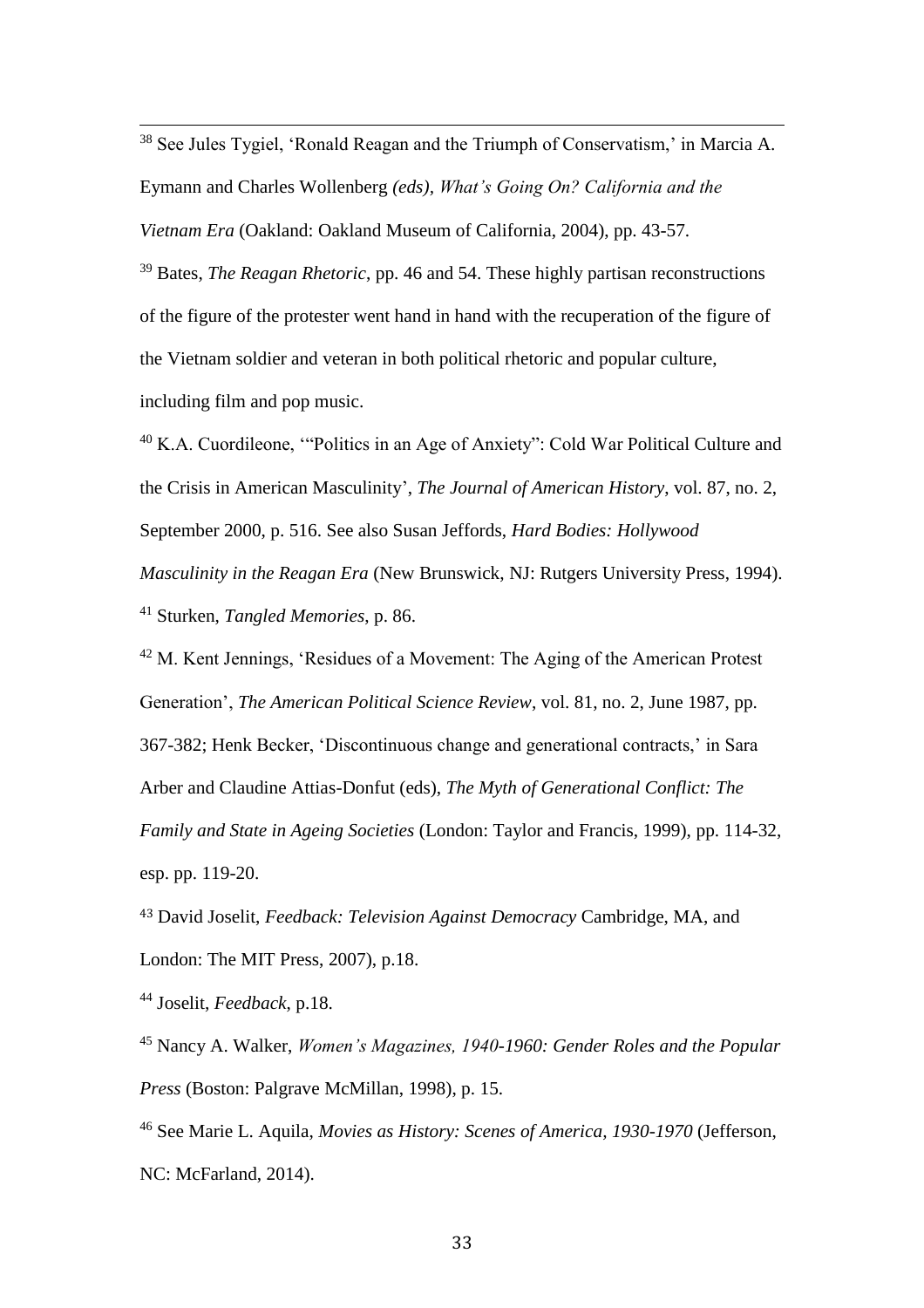<sup>47</sup> Eleanor Antin, *Conversations with Stalin* (Copenhagen and Los Angeles: Green-Integer, 2013), pp. 53-9.

<sup>48</sup> Antin, *Conversations with Stalin*, p. 55.

<sup>49</sup> I should make it clear that I am referring to protest *narratives* rather than the

complex motivations of individual protesters.

<sup>50</sup> Charles Desmarais, 'The Profound in the Banal' in *Why I Got Into TV and Other* 

*Stories*, 14.

 $\overline{a}$ 

<sup>51</sup> Michael Renov, *The Subject of Documentary* (Minneapolis: University of

Minnesota Press, 2004), p. 116.

<sup>52</sup> White, *The Practical Past*, p. 8.

<sup>53</sup> Curtis L. Carter, 'Aesthetics, Video Art and Television', *Leonardo*, vol. 12, no. 4, 1979, p. 289.

<sup>54</sup> Huffman, 'Video Art: What's TV Got To Do With It?, p. 90.

<sup>55</sup> Deirdre Boyle, *Subject to Change: Guerrilla Television Revisited* (Oxford

University Press, 1997), p. vi.

<sup>56</sup> Boyle, *Subject to Change*.

<sup>57</sup> Lauren Berlant, *The Female Complaint: The Unfinished Business of Sentimentality in American Culture* (Durham and London: Duke University Press, 2008).

<sup>58</sup> Lauren Berlant, 'The Female Complaint', *Social Text*, no. 19/20, Autumn 1988, p. 244.

<sup>59</sup> For example: Charlotte Brundson, 'Crossroads: Notes on Soap Opera', *Screen*, vol. 22, no. 4, 1981, pp. 32-7; Tania Modleski, *Loving with a Vengeance: Mass Produced Fantasies for Women*, 1982; Annette Kuhn, 'Women's Genres' *Screen*, vol. 25, no. 1, Jan/Feb 1984, pp. 18-28. See also Natalie Fenton, 'Feminism and Popular Culture' in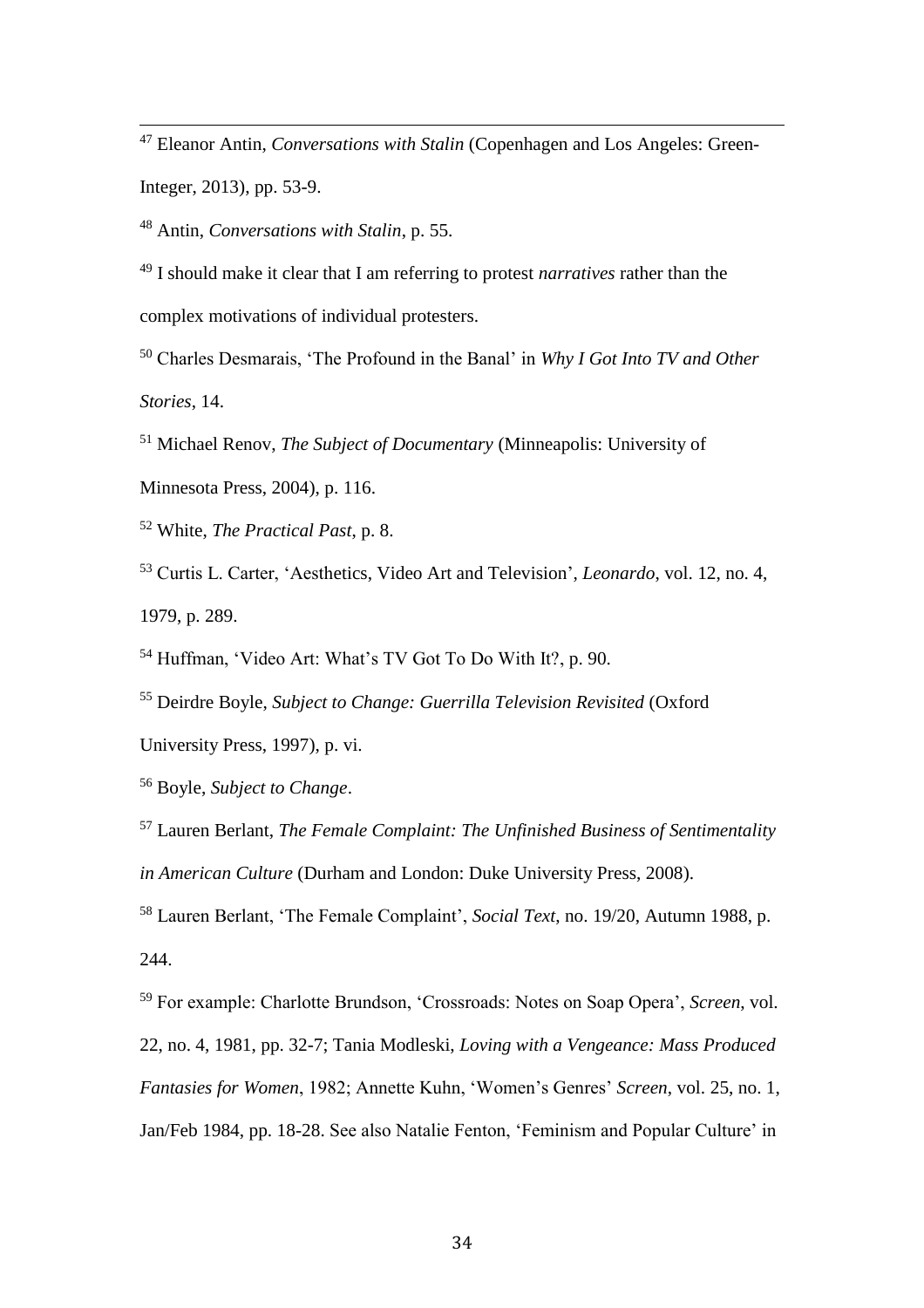Sarah Gamble (ed.), *The Routledge Companion to Feminism and Post-feminism*

(London: Routledge, 2004), pp. 84-93.

<sup>60</sup> Berlant, *The Female Complaint*.

 $\overline{a}$ 

<sup>61</sup> Mary Ellen Brown, *Soap Opera and Women's Talk: The Pleasure of Resistance*

(Thousand Oaks: Sage, 1994).

<sup>62</sup> Brown, *Soap Opera and Women's Talk*, p. 112.

<sup>63</sup> Berlant, 'The Female Complaint,' p. 243.

<sup>64</sup> Martha Rosler, 'Place, Position, Power, Politics', in *Decoys and Disruptions:* 

*Selected Writings, 1975-2001* (Cambridge, MA: The MIT Press, 2004), p. 355.

<sup>65</sup> Martha Rosler cited in Susan Stoops, 'Martha Rosler: *Bringing the War Back* 

*Home*, 1967-2004, in David Evans (ed.), *Appropriation* (London: Whitechapel

Gallery, 2009), p. 58.

<sup>66</sup> Martha Rosler, 'Place, Position, Power, Politics', p. 355.

<sup>67</sup> Berlant, *The Female Complaint*, p. 3.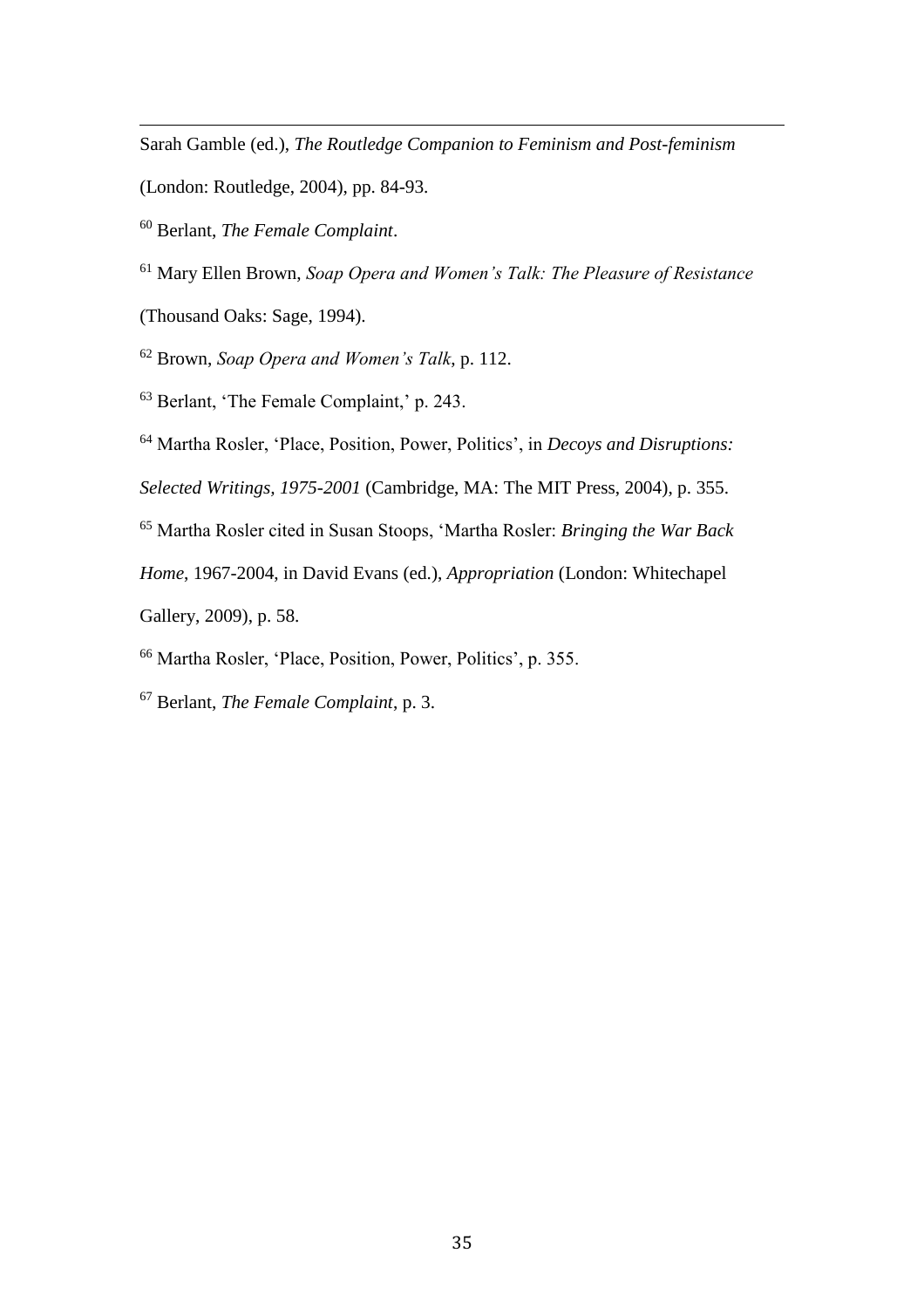## **Illustrations**

 $\overline{a}$ 



**Fig. 1:** Ilene Segalove, *Today's Program: Jackson Pollock, Lavender Mist, 1950*, 1973, collage of offset lithographs, 35.6 x 43.2 cm (14 x 17 in.). New York, The Metropolitan Museum of Art, Purchase, Vital Projects Fund Inc. Gift, through Joyce and Robert Menschel, 2011. © Ilene Segalove. DIGITAL IMAGE © 2018 The Metropolitan Museum of Art, New York/Scala, Florence.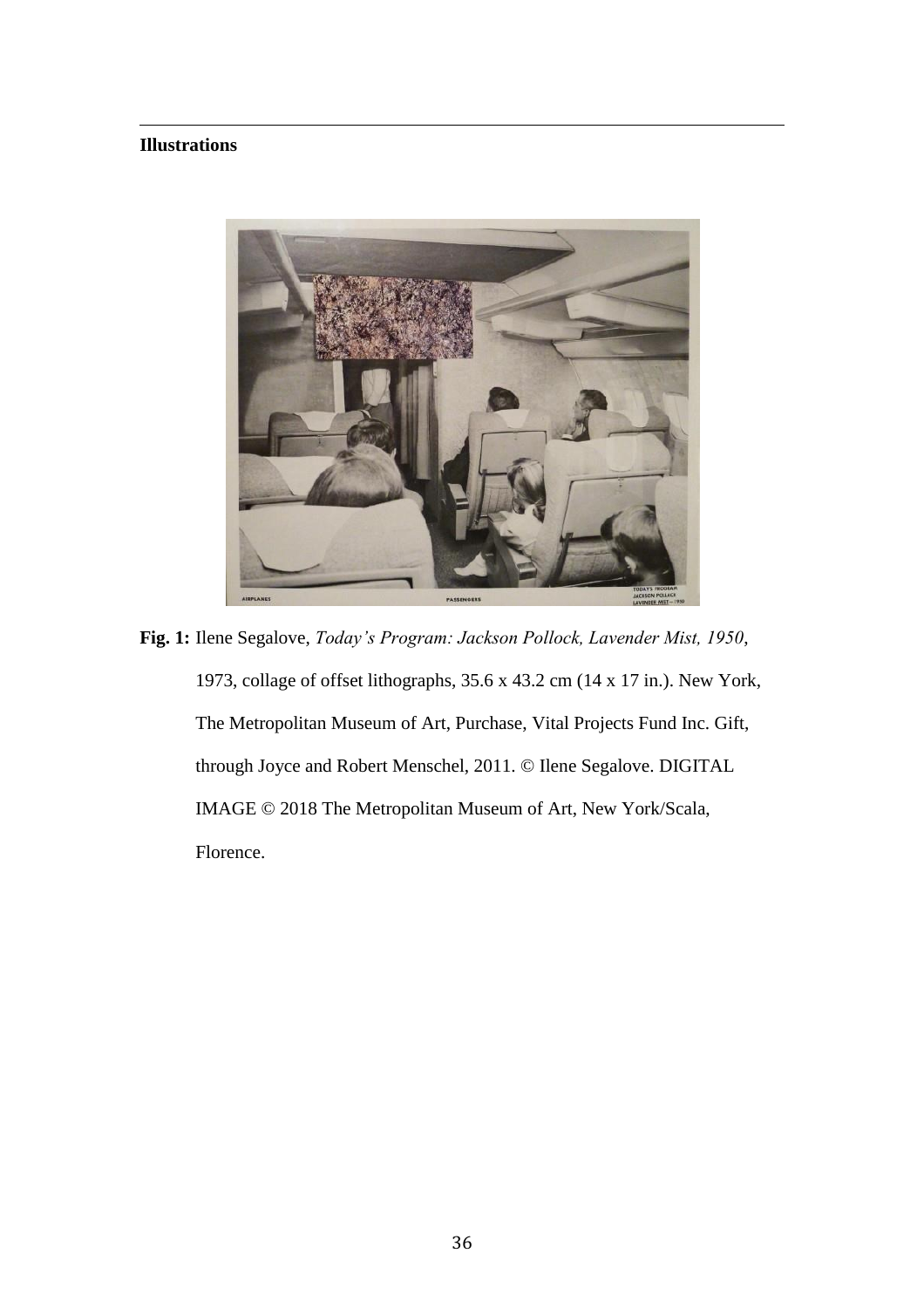member

**Fig 2:** Ilene Segalove, *I Remember Beverly Hills* (still – title card), 1980, video, 28 minutes, colour, sound. Image copyright of the artist, courtesy of Video Data Bank, www.vdb.org, School of the Art Institute of Chicago.



**Fig 3:** Ilene Segalove, *The Riot Tapes* (still), 1984, video, 30 minutes, colour. Image copyright of the artist, courtesy of Video Data Bank, www.vdb.org, School of the Art Institute of Chicago.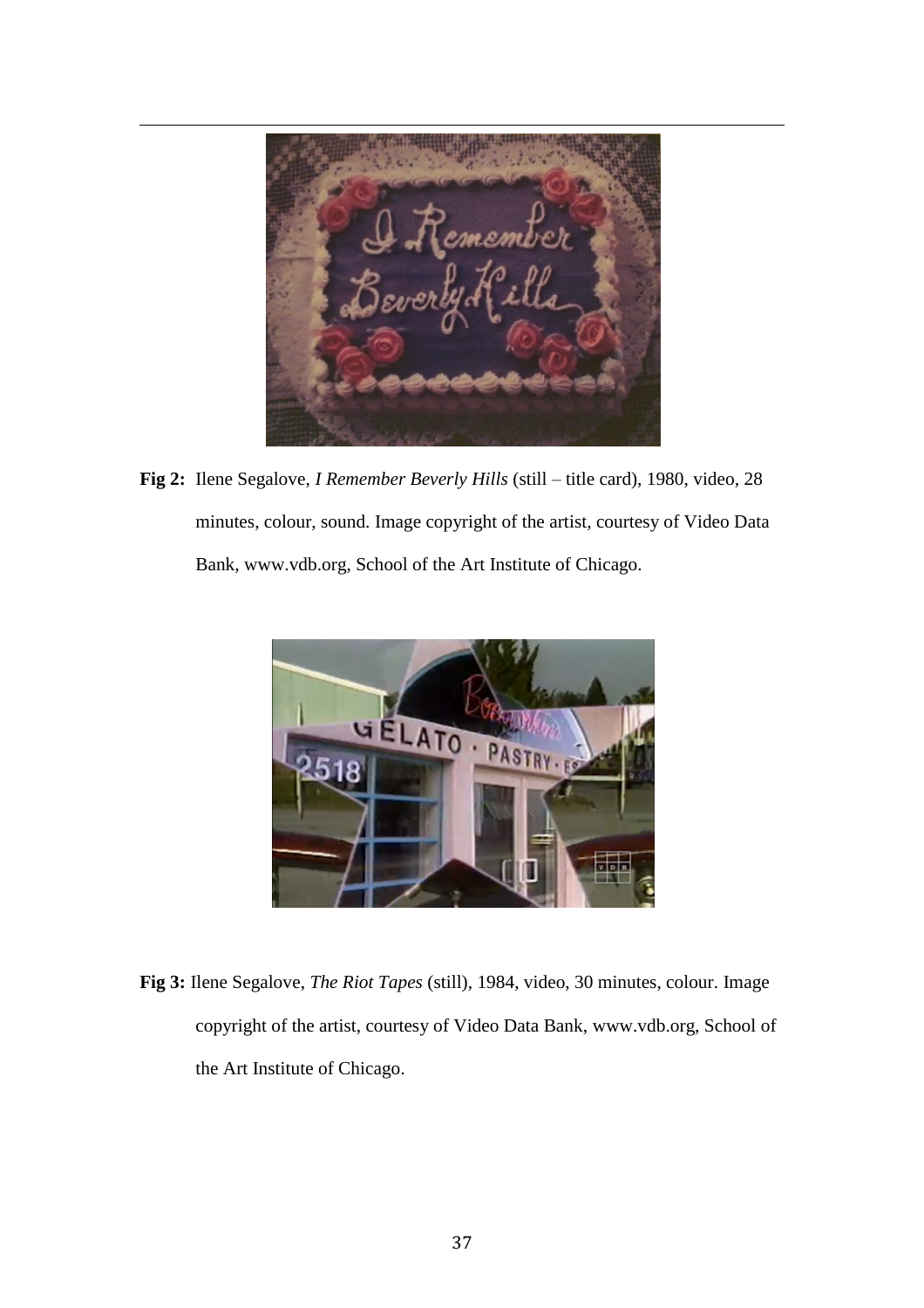

**Fig 4:** Ilene Segalove, *My Puberty* (still – title card), 1989, video, 11 minutes, colour, sound. Image copyright of the artist, courtesy of Video Data Bank, www.vdb.org, School of the Art Institute of Chicago.



**Fig 5:** Ilene Segalove, *The Riot Tapes* (still), 1984, video, 30 minutes, colour. Image copyright of the artist, courtesy of Video Data Bank, www.vdb.org, School of the Art Institute of Chicago.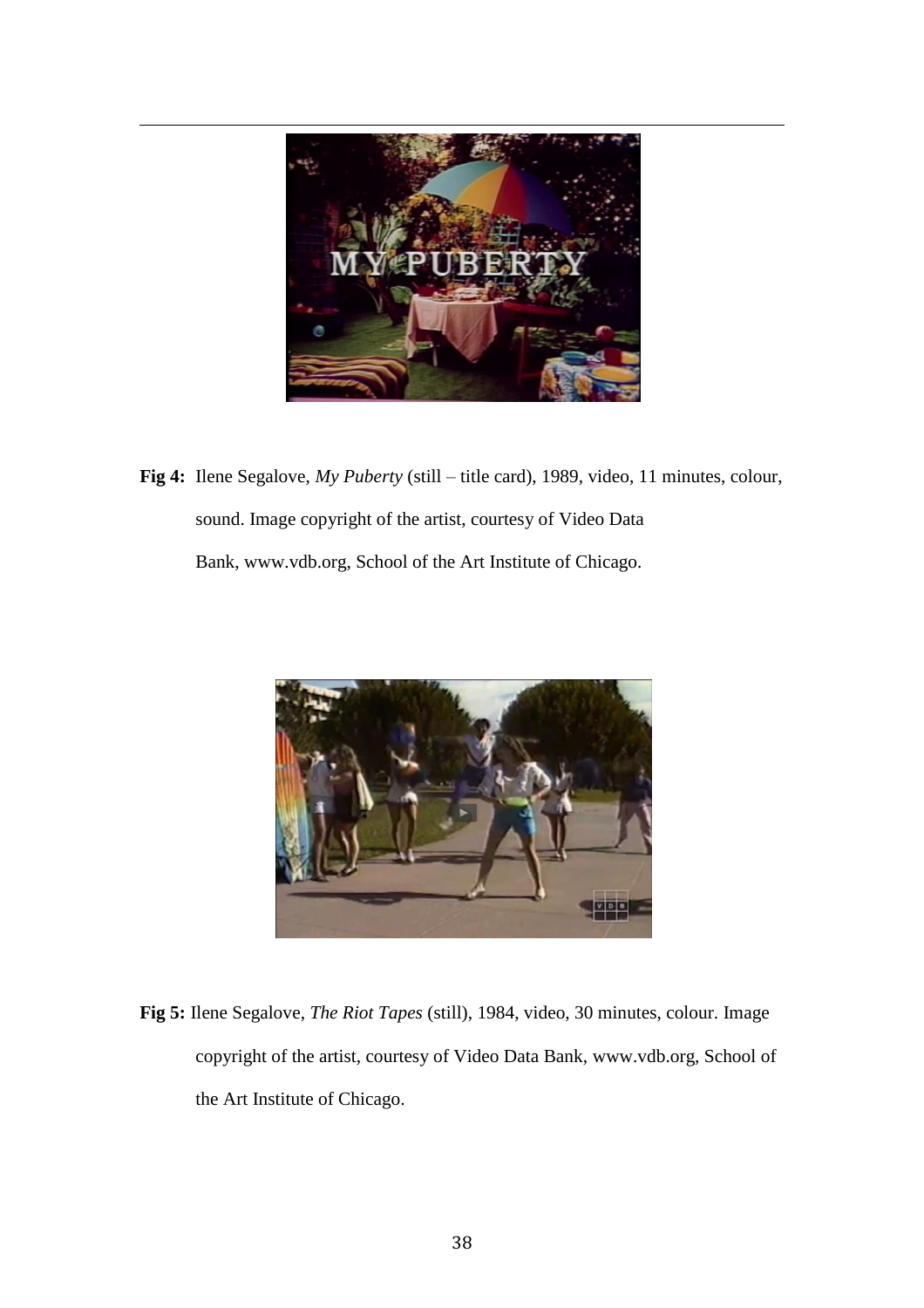

**Fig 6:** Ilene Segalove, *The Riot Tapes* (still), 1984, video, 30 minutes, colour. Image copyright of the artist, courtesy of Video Data Bank, www.vdb.org, School of the Art Institute of Chicago..



**Fig 7:** Ilene Segalove, *The Riot Tapes* (still), 1984, video, 30 minutes, colour. Image copyright of the artist, courtesy of Video Data Bank, www.vdb.org, School of the Art Institute of Chicago.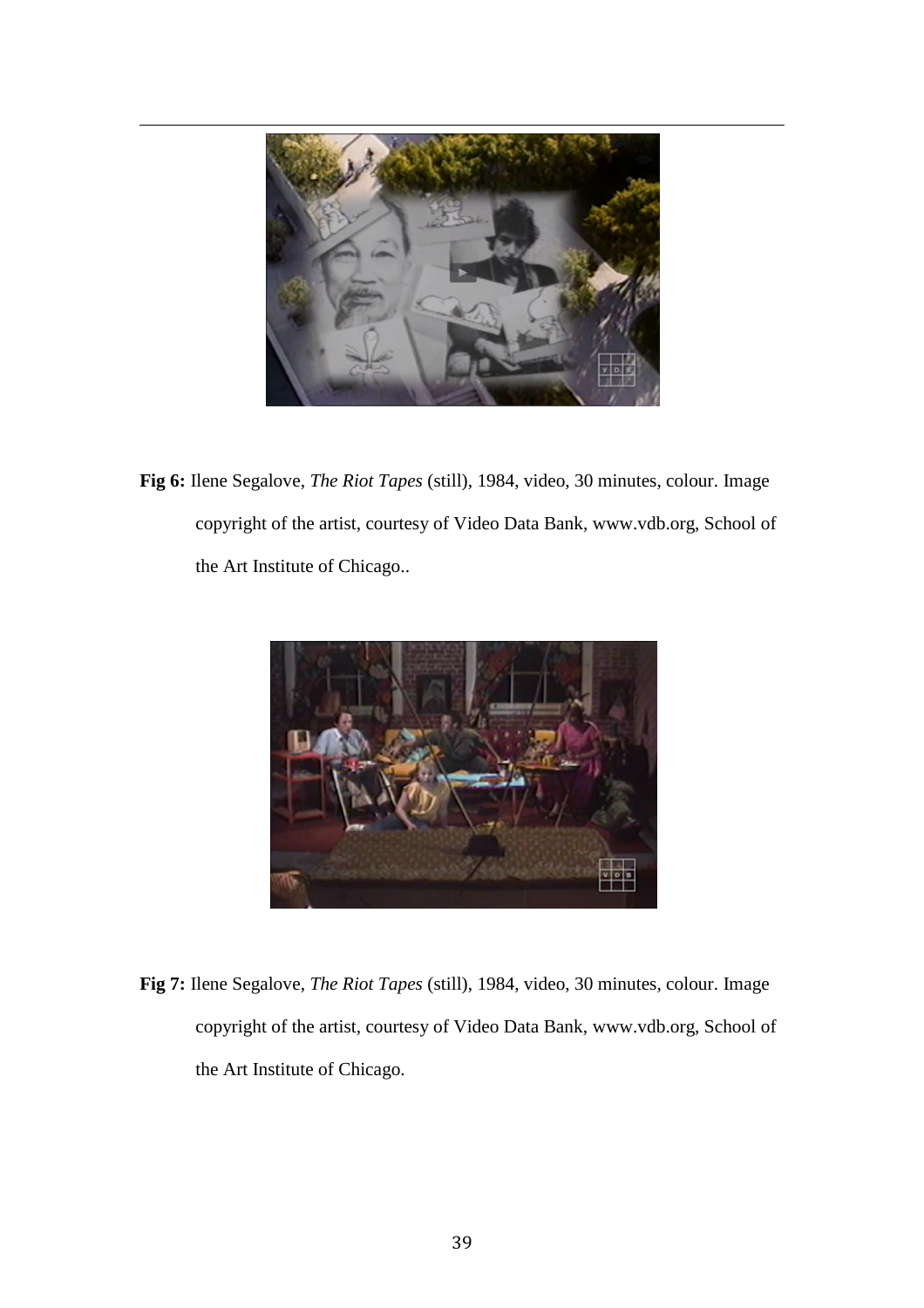

**Fig 8:** Ilene Segalove, *The Riot Tapes* (still), 1984, video, 30 minutes, colour. Image copyright of the artist, courtesy of Video Data Bank, www.vdb.org, School of the Art Institute of Chicago.



**Fig. 9:** Ilene Segalove, *The Riot Tapes* (still), 1984, video, 30 minutes, colour. Image copyright of the artist, courtesy of Video Data Bank, www.vdb.org, School of the Art Institute of Chicago.